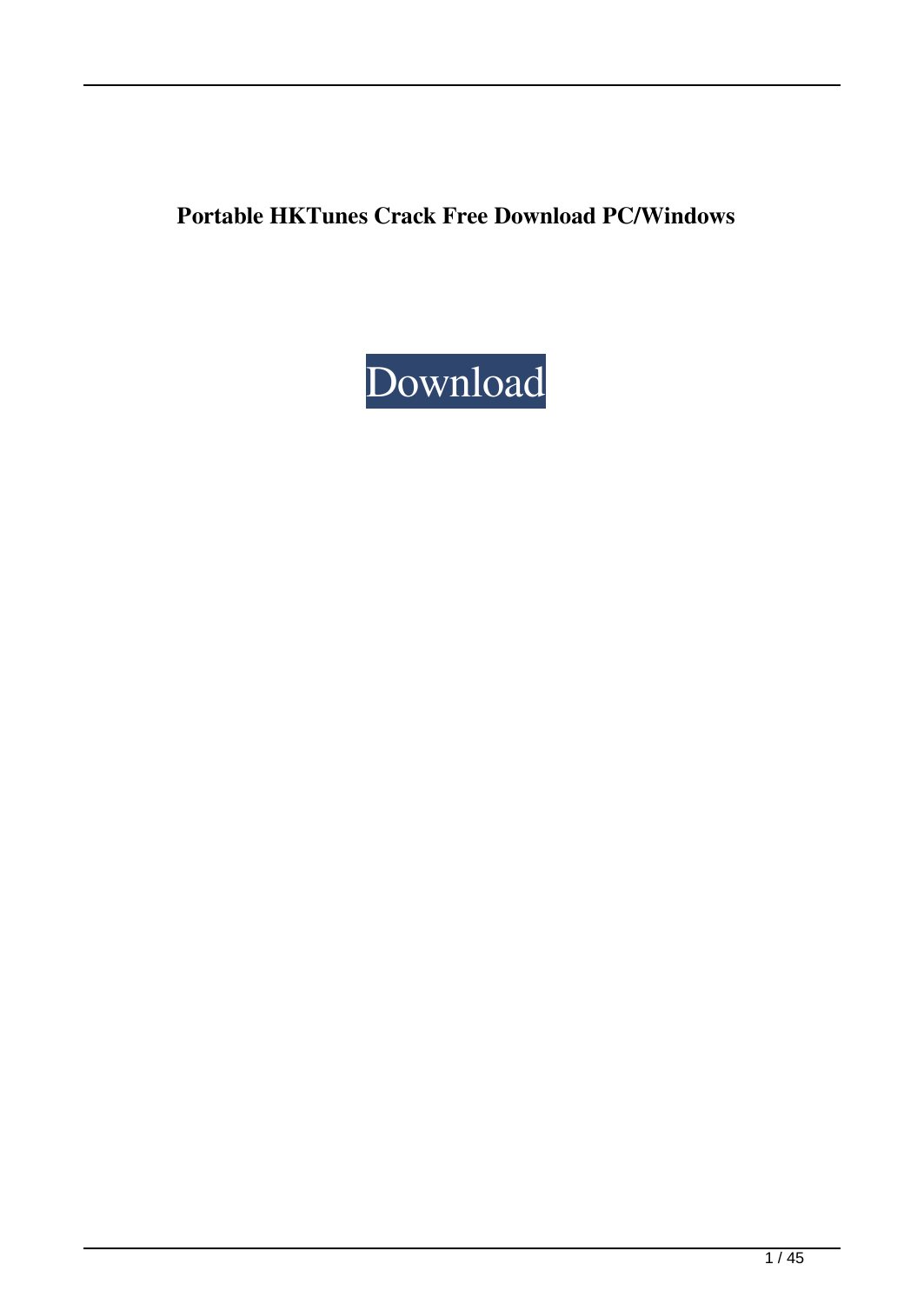**Portable HKTunes Free Download**

Portable HKTunes Crack is a special utility designed to provide simple and efficient management of iTunes. It was developed by Portable Applications. In this utility you can add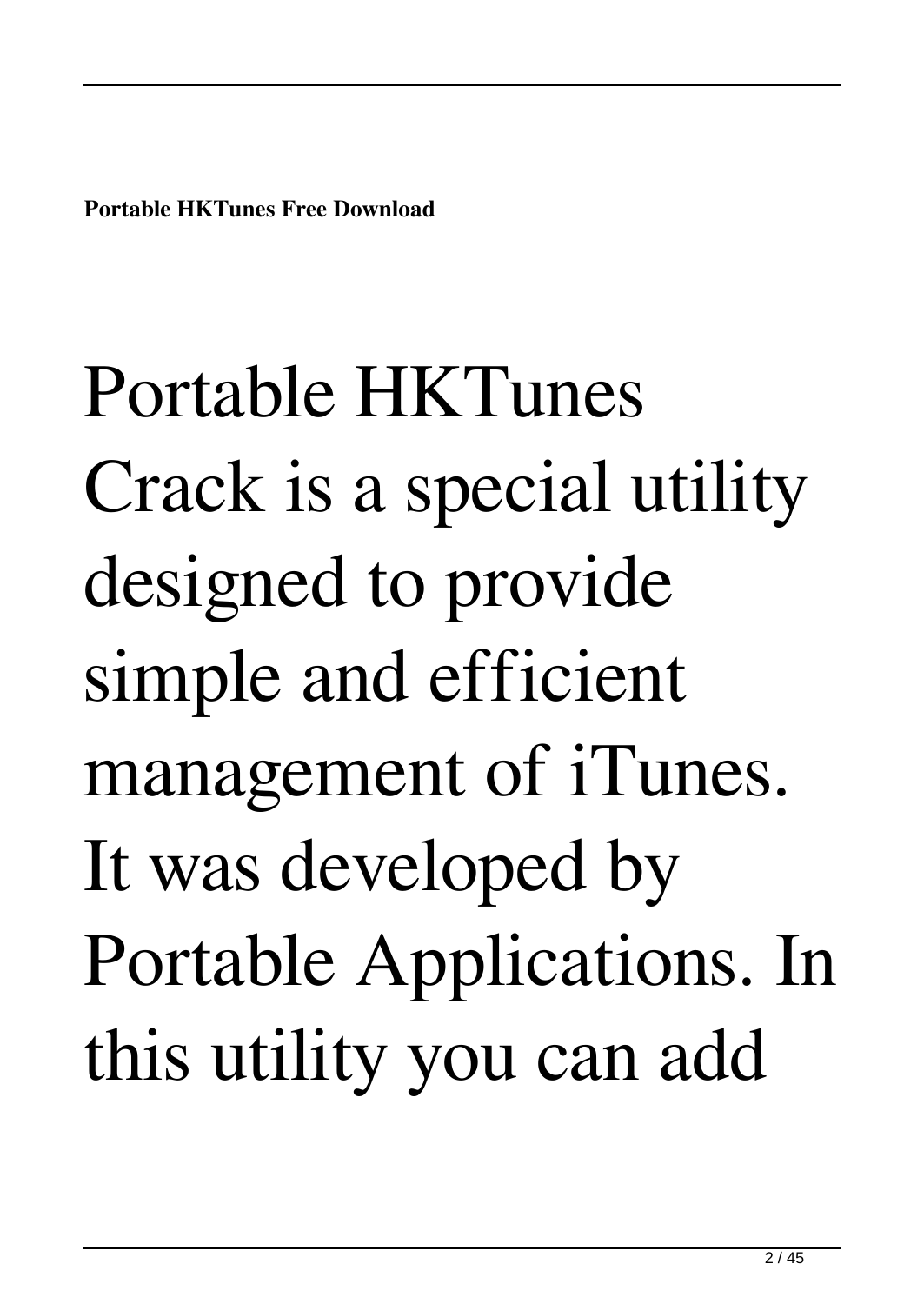global hotkeys for play/pause, volume up/down, and skip back/forward in iTunes. Features include: - Easy to use GUI and tray menu. - Automatically triggers iTunes global hotkeys. - No need to assign Hotkeys for each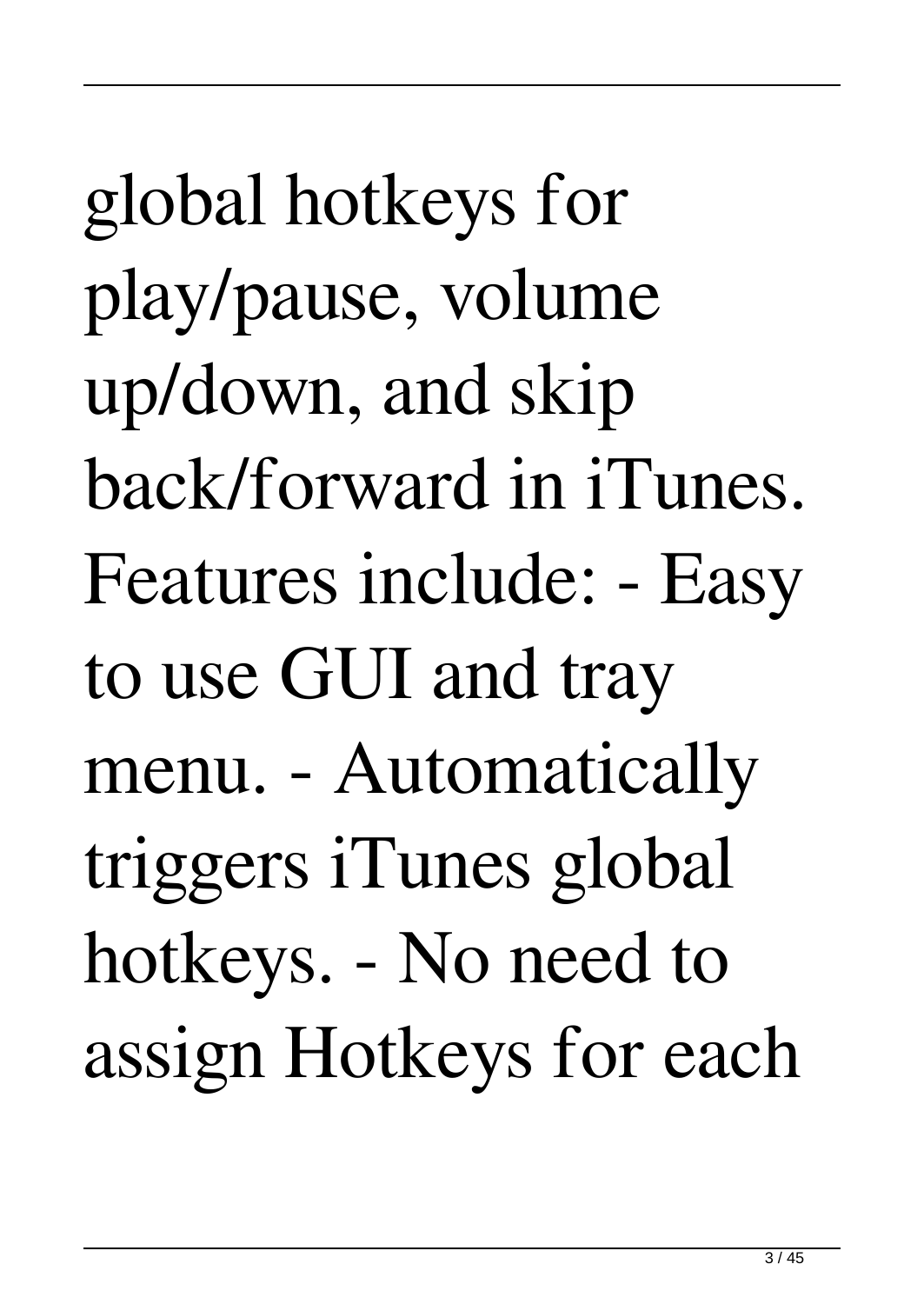track. - Quickly change the volume of your music with your left and right mouse buttons. - Set new hotkeys at any time. - Supports Chinese, English, French, German, Japanese, Italian, Spanish, and many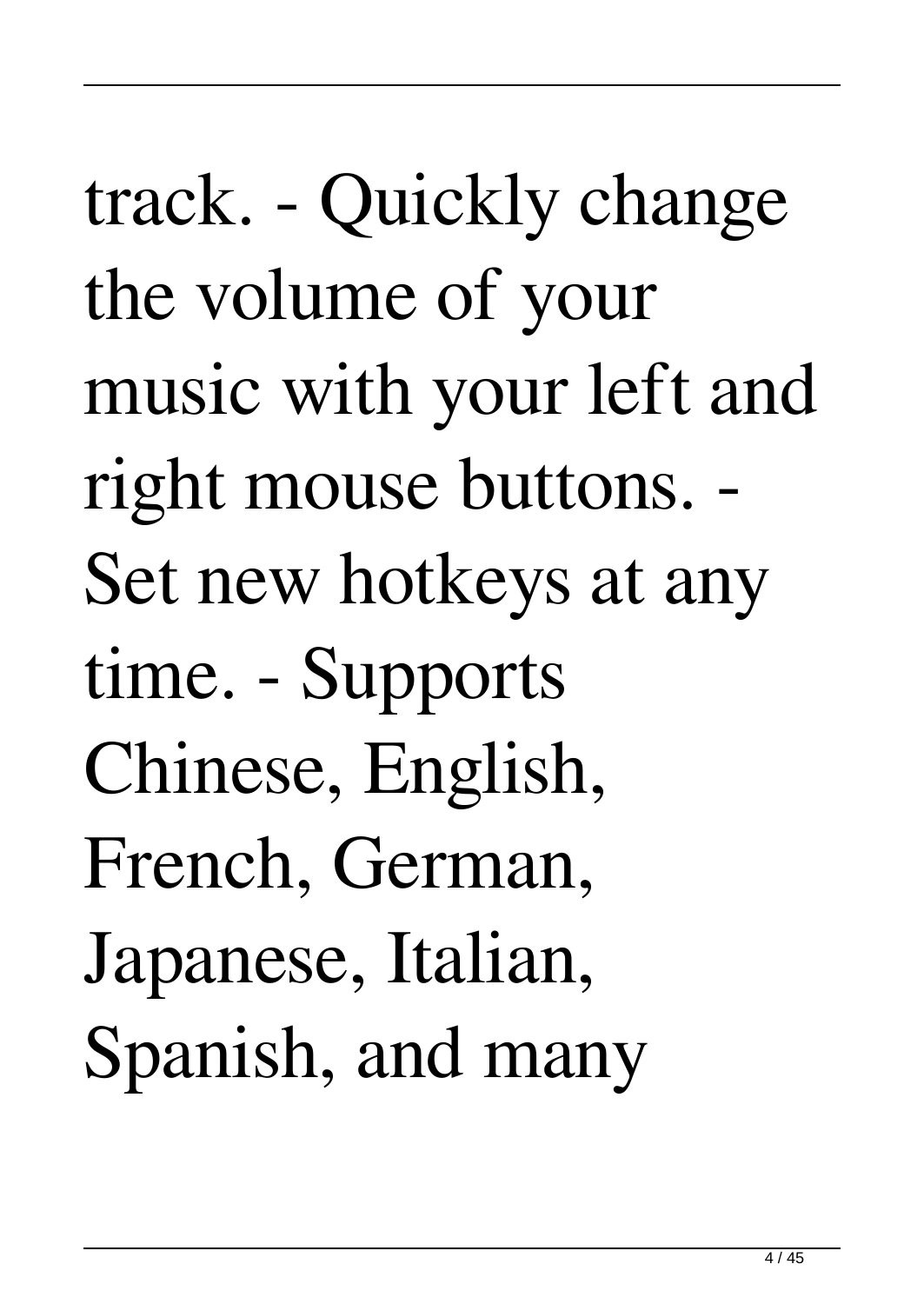more. - Supports iTunes in all languages. Installation: - Unzip the folder to any location on your hard disk. - Make sure that the program is enabled to show up on the task bar of your computer. By using this utility you can: - Control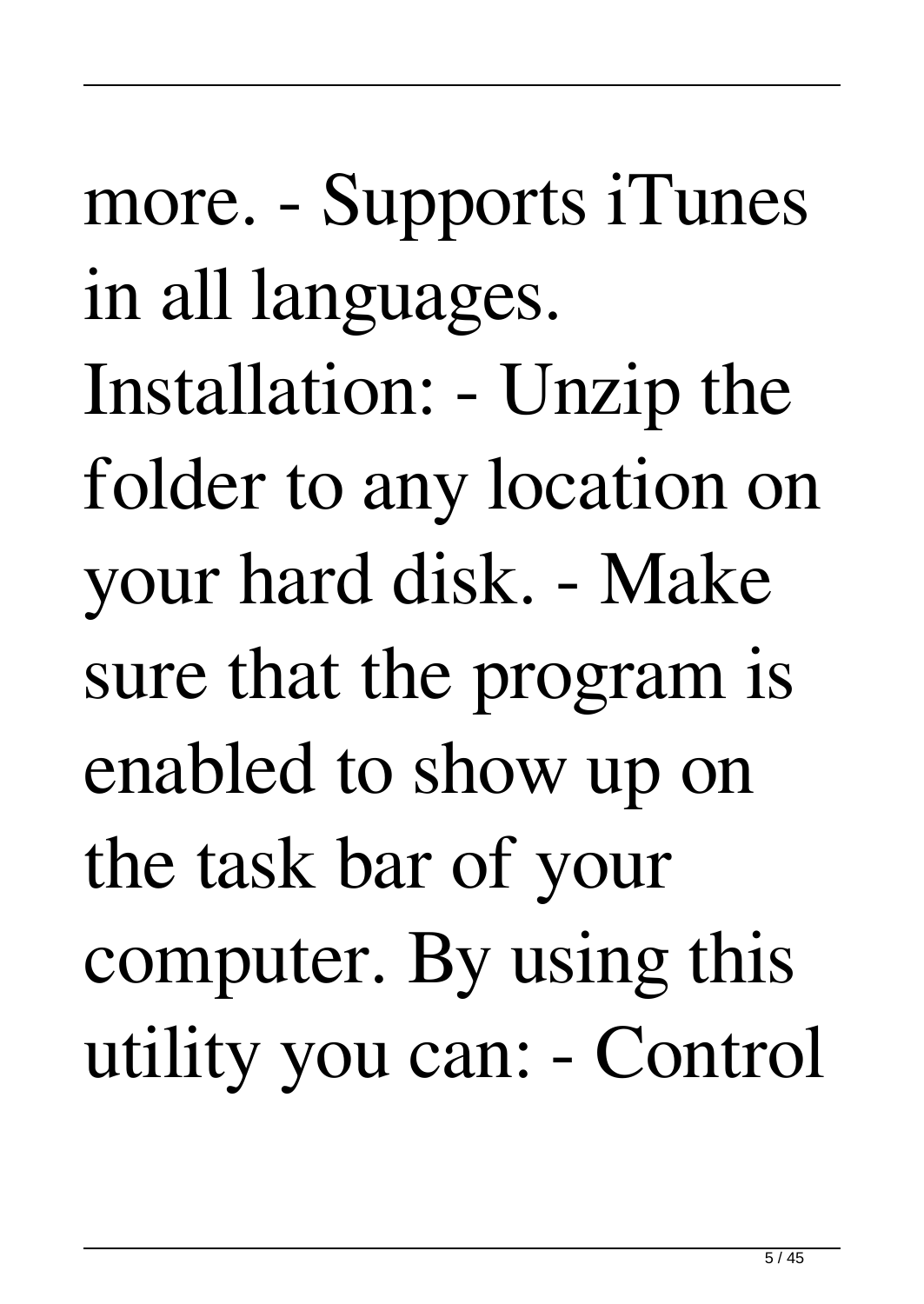the volume of iTunes and your music. - Control the music using your left and right mouse buttons. - Control iTunes to start playing, pause, skip, or go to the next track. - Set new hotkeys for iTunes at any time. - Support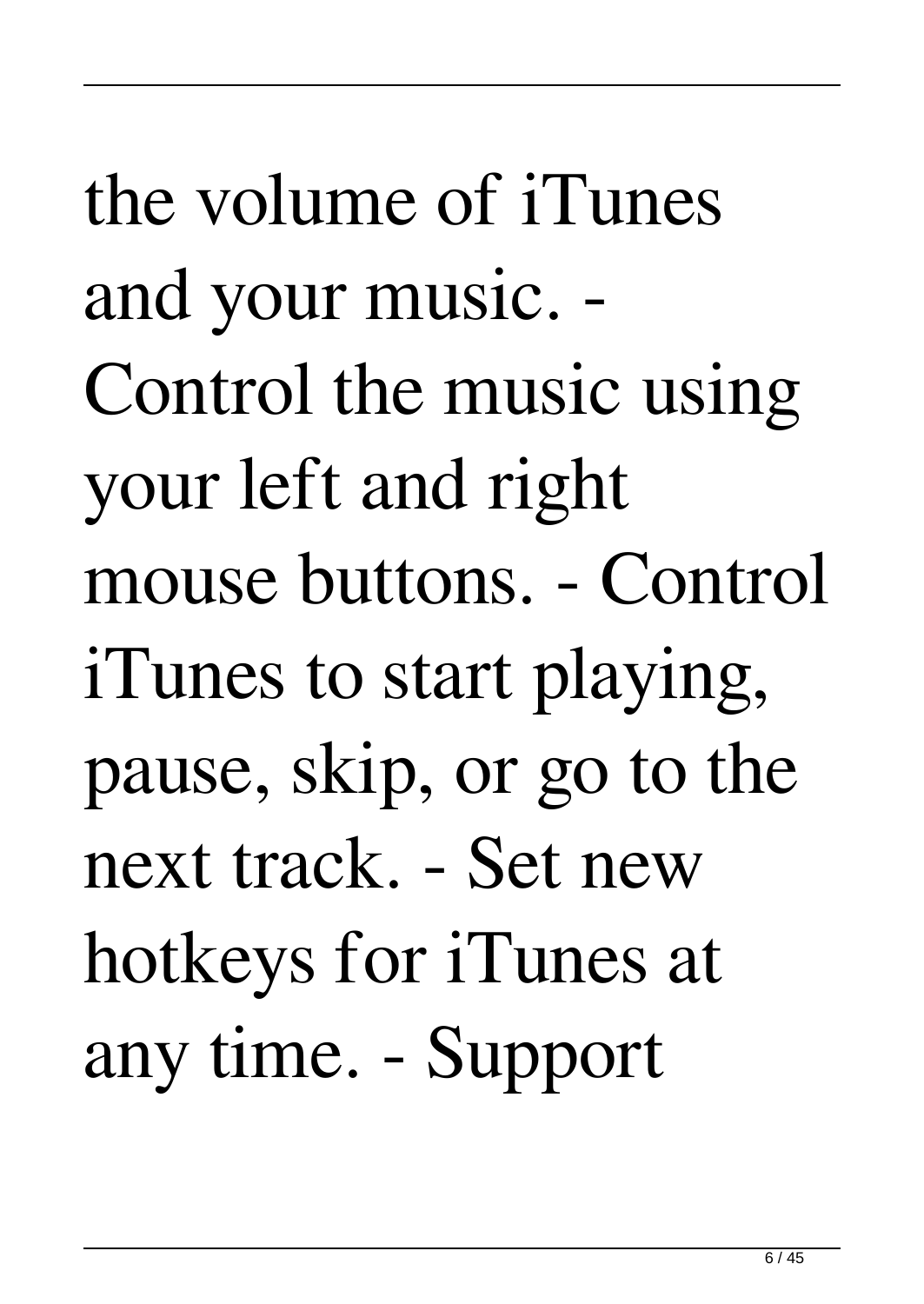Chinese, English, French, German, Japanese, Italian, Spanish, and many more. - Supports iTunes in all languages. Support Chinese, English, French, German, Japanese, Italian, Spanish, and many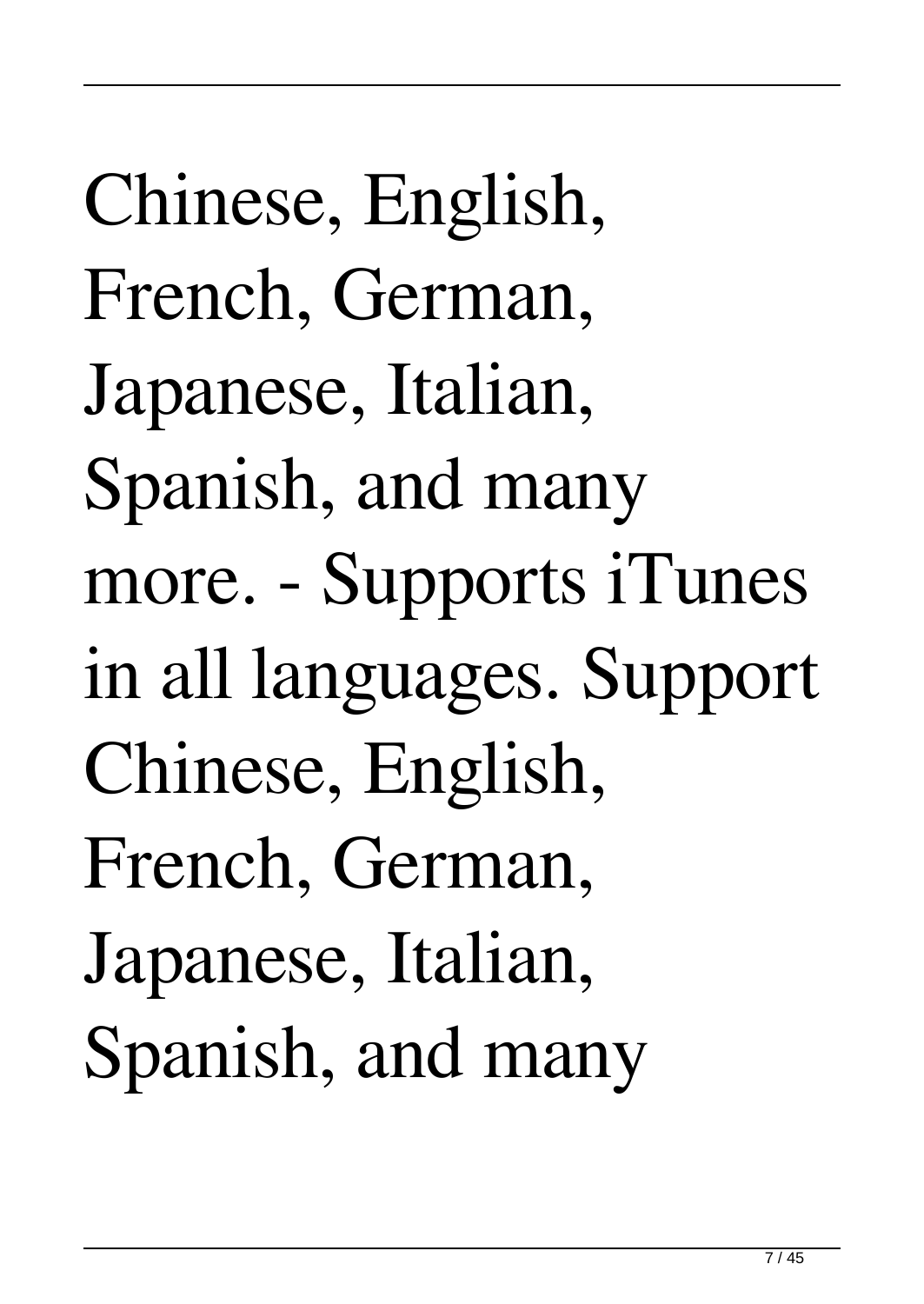more. Support iTunes in all languages. Automatically triggers iTunes global hotkeys. Easy to use GUI and tray menu. Quickly change the volume of your music with your left and right mouse buttons. Portable HKTunes: A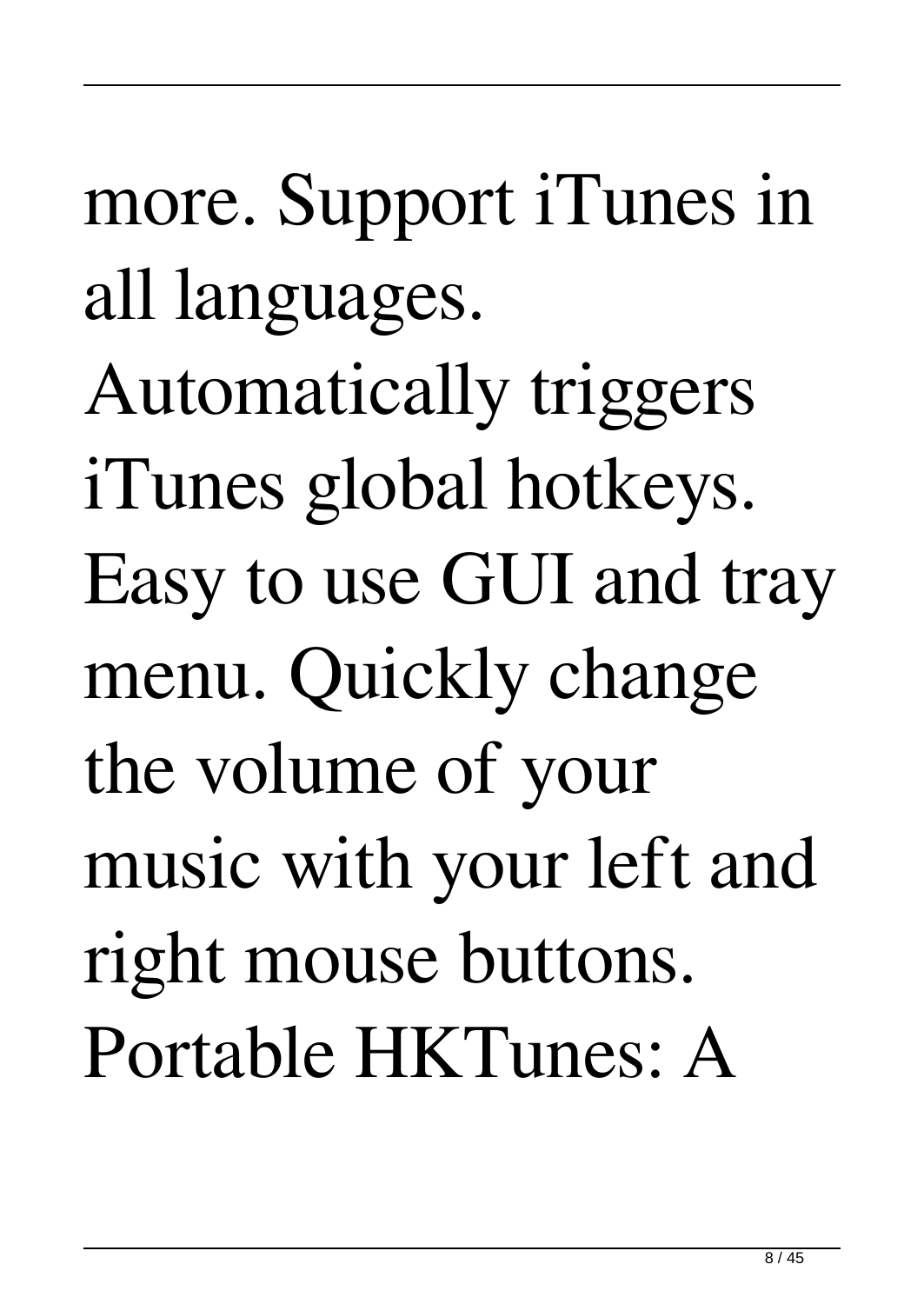special utility designed to provide simple and efficient management of iTunes. Portable HKTunes was designed to be a small tool that will allow you to control iTunes using global hotkeys. For example, you could change the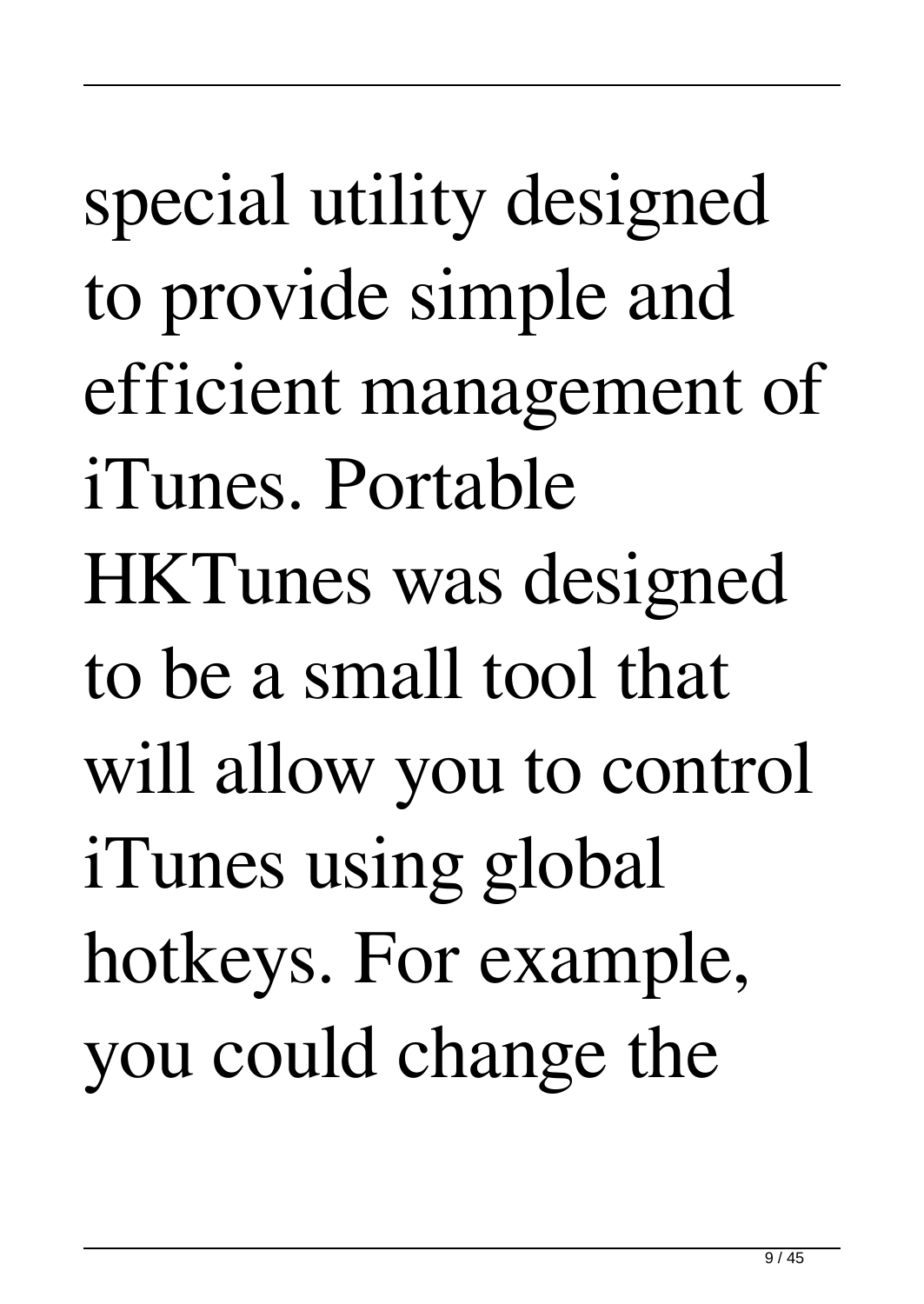track and music volume while playing a game. It has a tray menu and a GUI to let you select hotkeys. Portable HKTunes Description: Portable HKTunes is a special utility designed to provide simple and efficient management of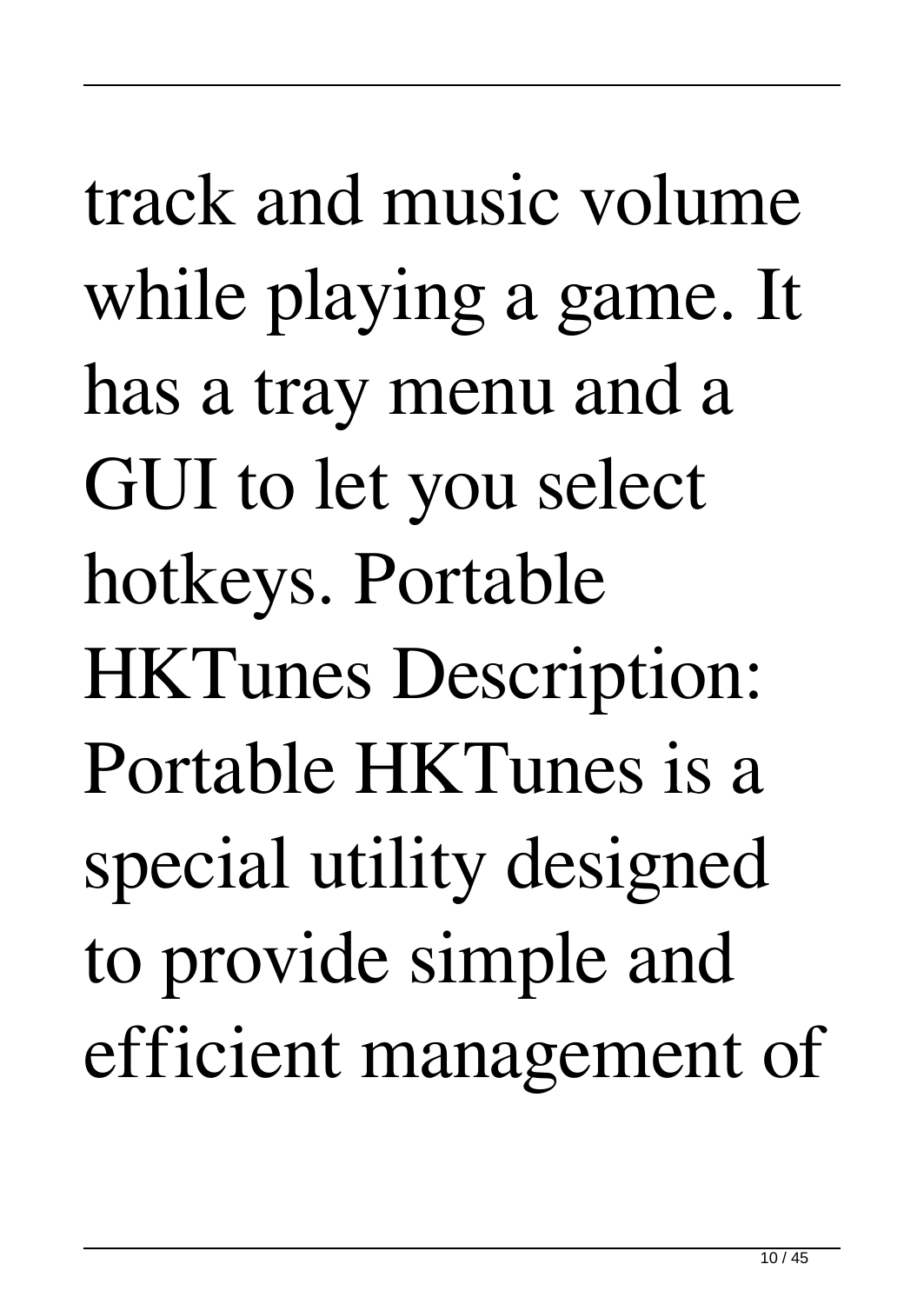iTunes. It was developed by Portable Applications. In this utility you can add global hotkeys for play/pause, volume up/down, and skip back/forward in iTunes. Features include: - Easy to use GUI and tray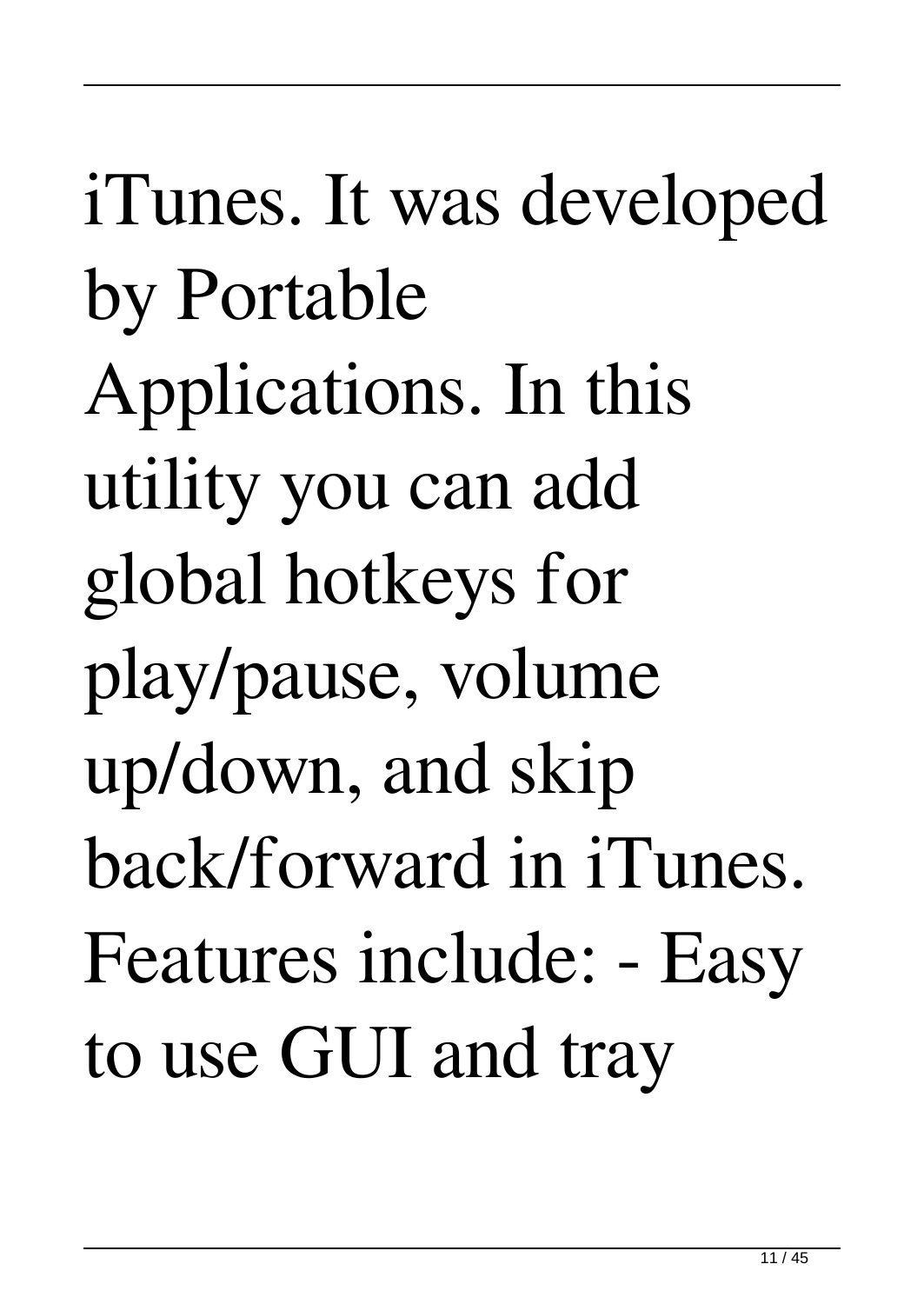#### menu.

**Portable HKTunes Crack+ With Keygen X64 2022 [New]**

## "Where are your favorite hotkeys? Want to put them on the start page? Create one! Turn a game into a button that performs your command. This is a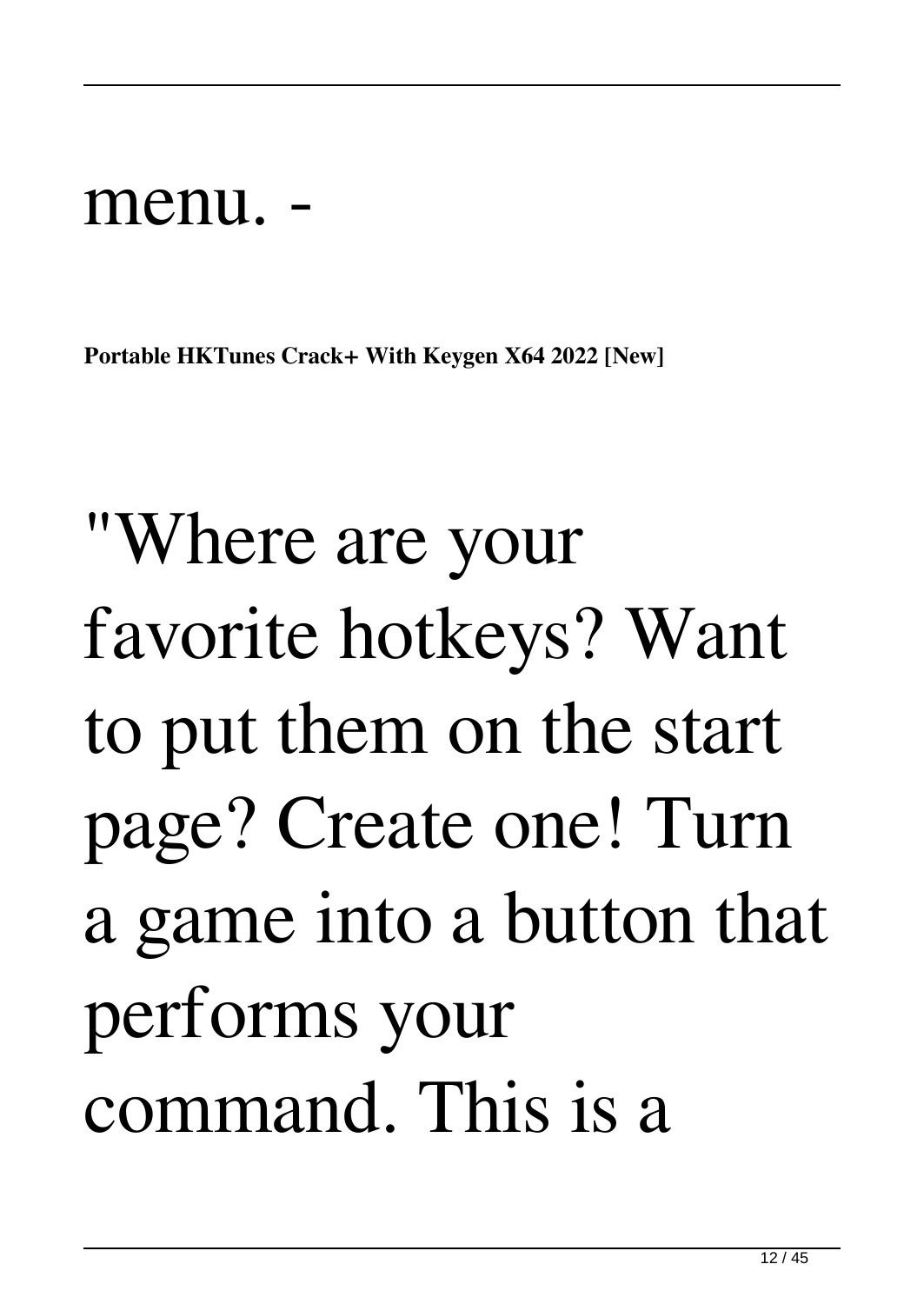portable and free software that installs a hotkey macro into your Mac OS X. It works like a keymapping utility for classic Macintosh software, except it does not interfere with the normal keyboard hotkeys for the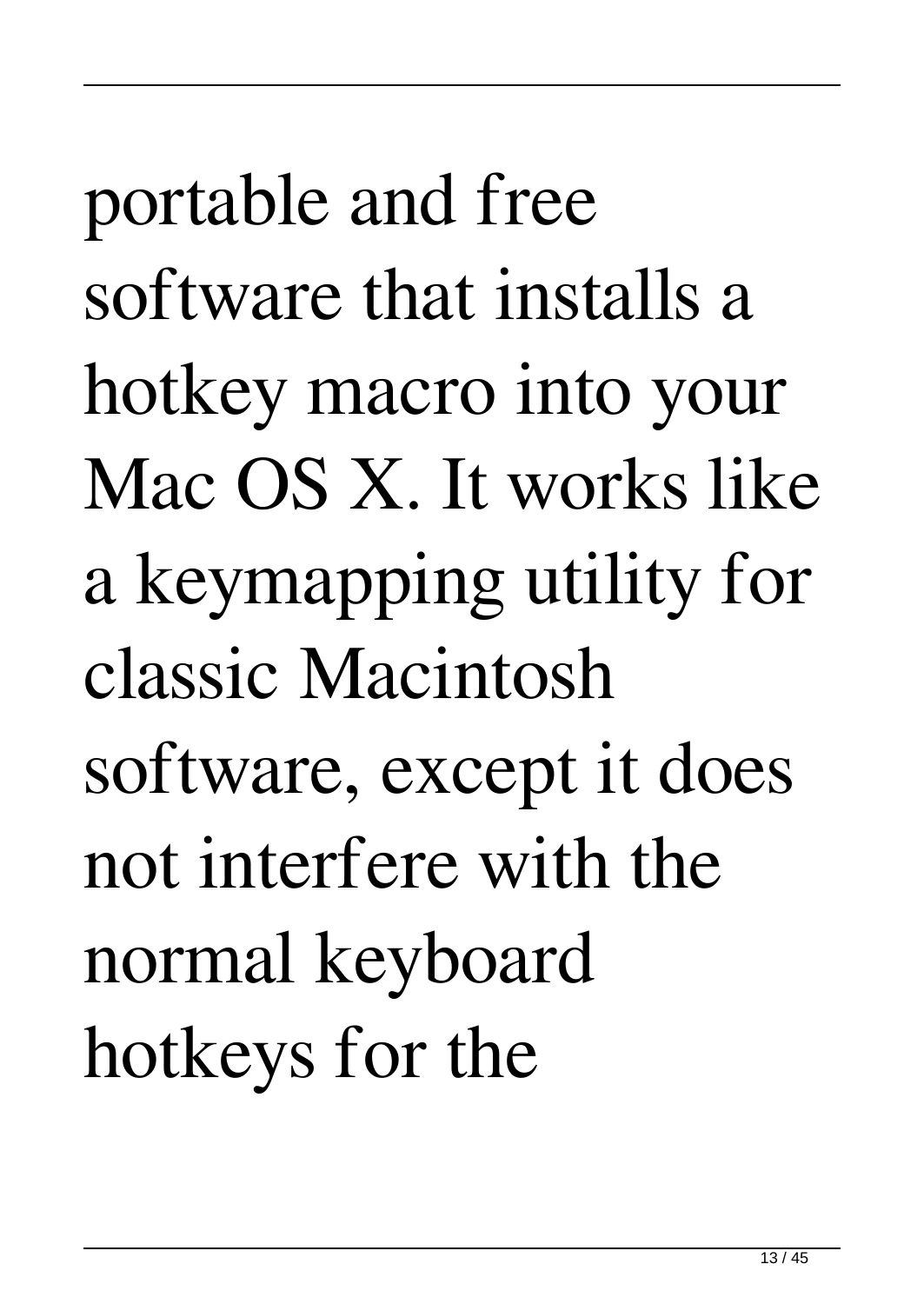application.". See also Hotkey (keyboard) MacOS Hotkey References External links HKTunes web site Category:MacOS-only software Category:Hotkeys Category:iTunes Category:Audio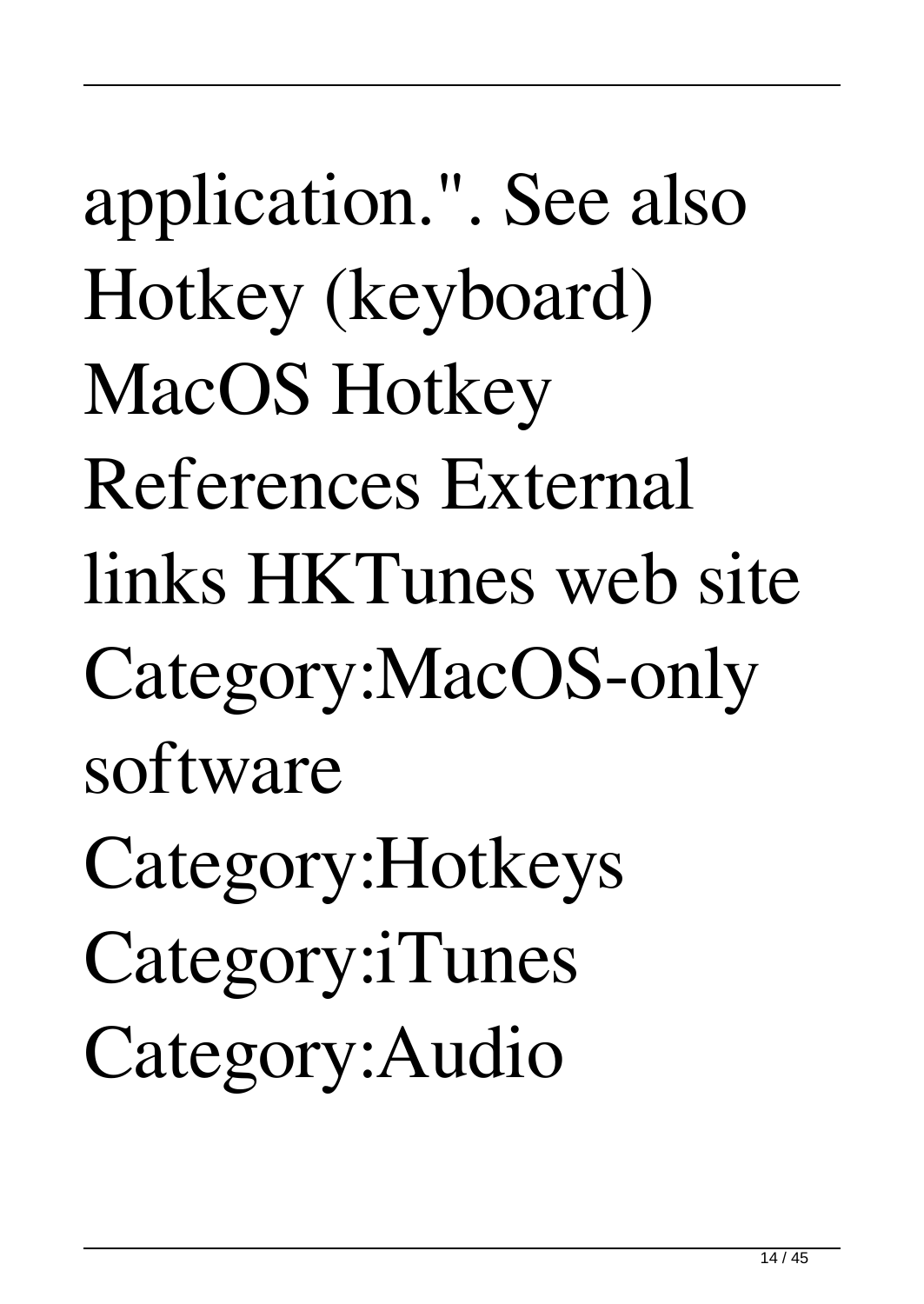software Category:MacOS multimedia softwareList of Asian Games medalists in athletics (men) This is the complete list of Asian Games medalists in athletics (men) from 1958 to 2018. The Asiad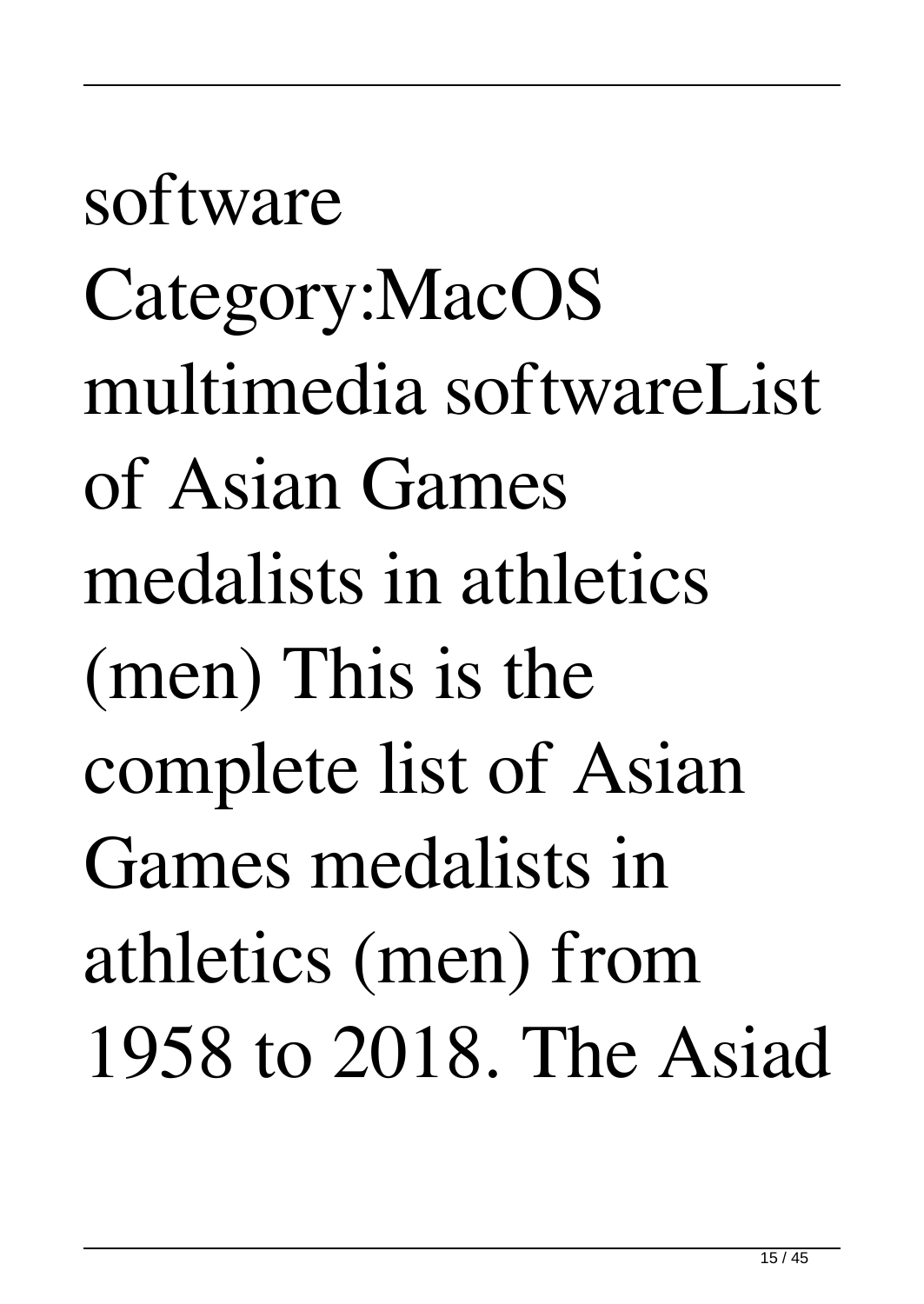has had several categories in athletics. Since the 1980 Summer Olympics, these are the top eight, and since 1990, the top four. The host nation, Indonesia, was placed in the top 16 since 1980. If two athletes of the same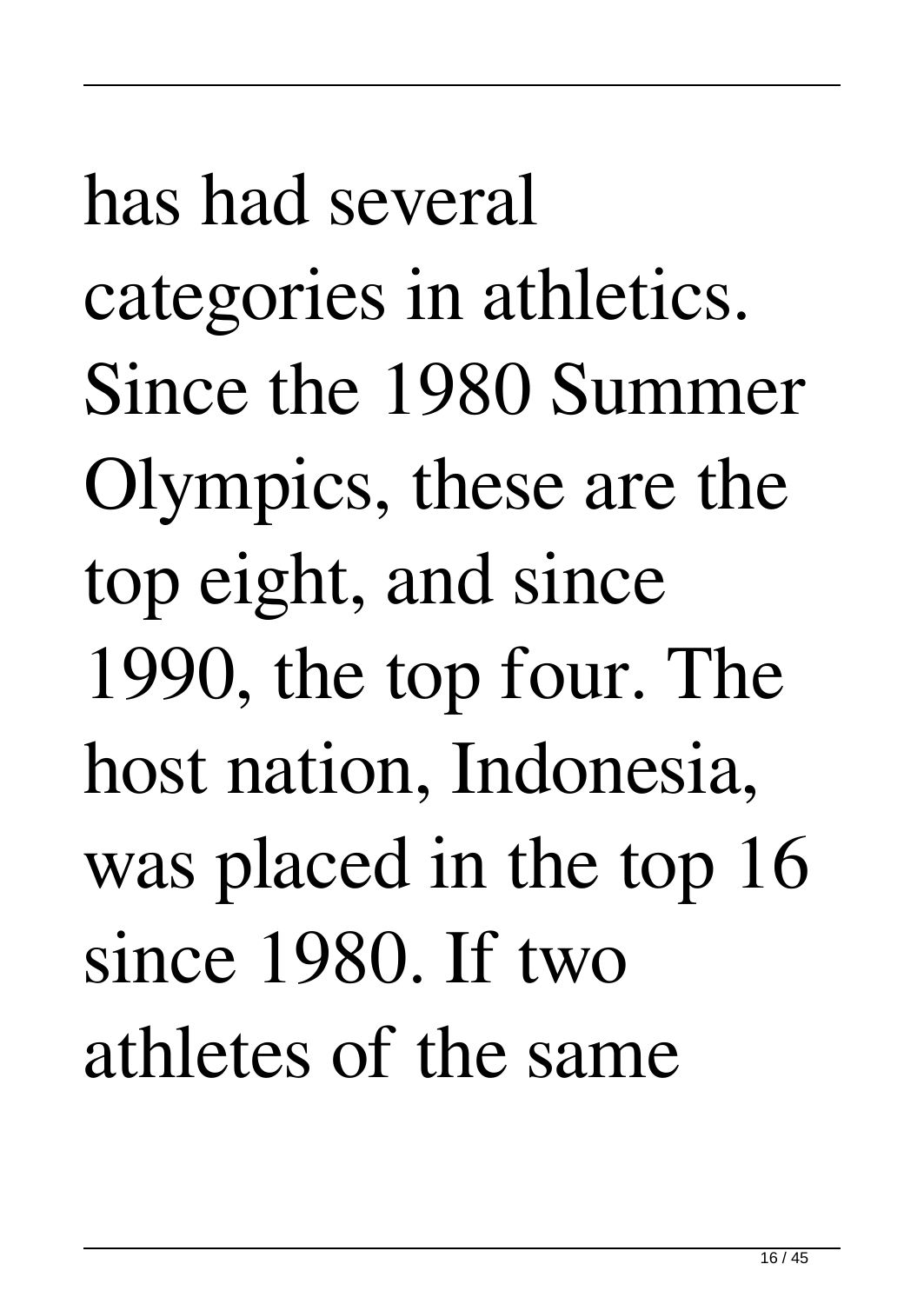nationality (i.e. country) are medalists in the same event, only the medallist from the latest games counts towards the total. Current events 100 metres 200 metres 400 metres 800 metres 1500 metres 5000 metres 10,000 metres 110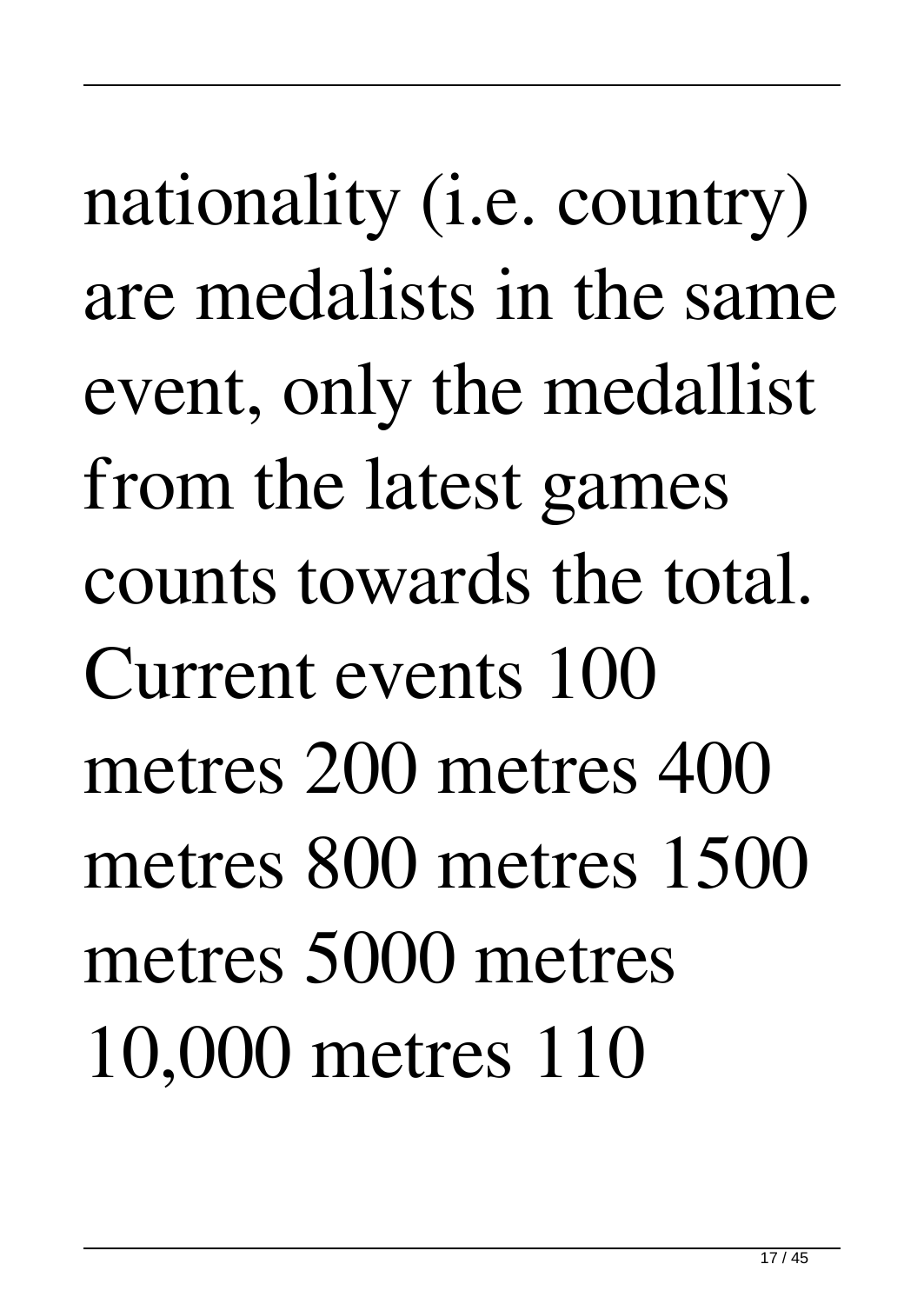metres hurdles 400 metres hurdles 3000 metres steeplechase 4 × 100 metres relay  $4 \times 400$ metres relay High jump Long jump Pole vault Triple jump Shot put Discus throw Hammer throw Javelin throw Throws pentathlon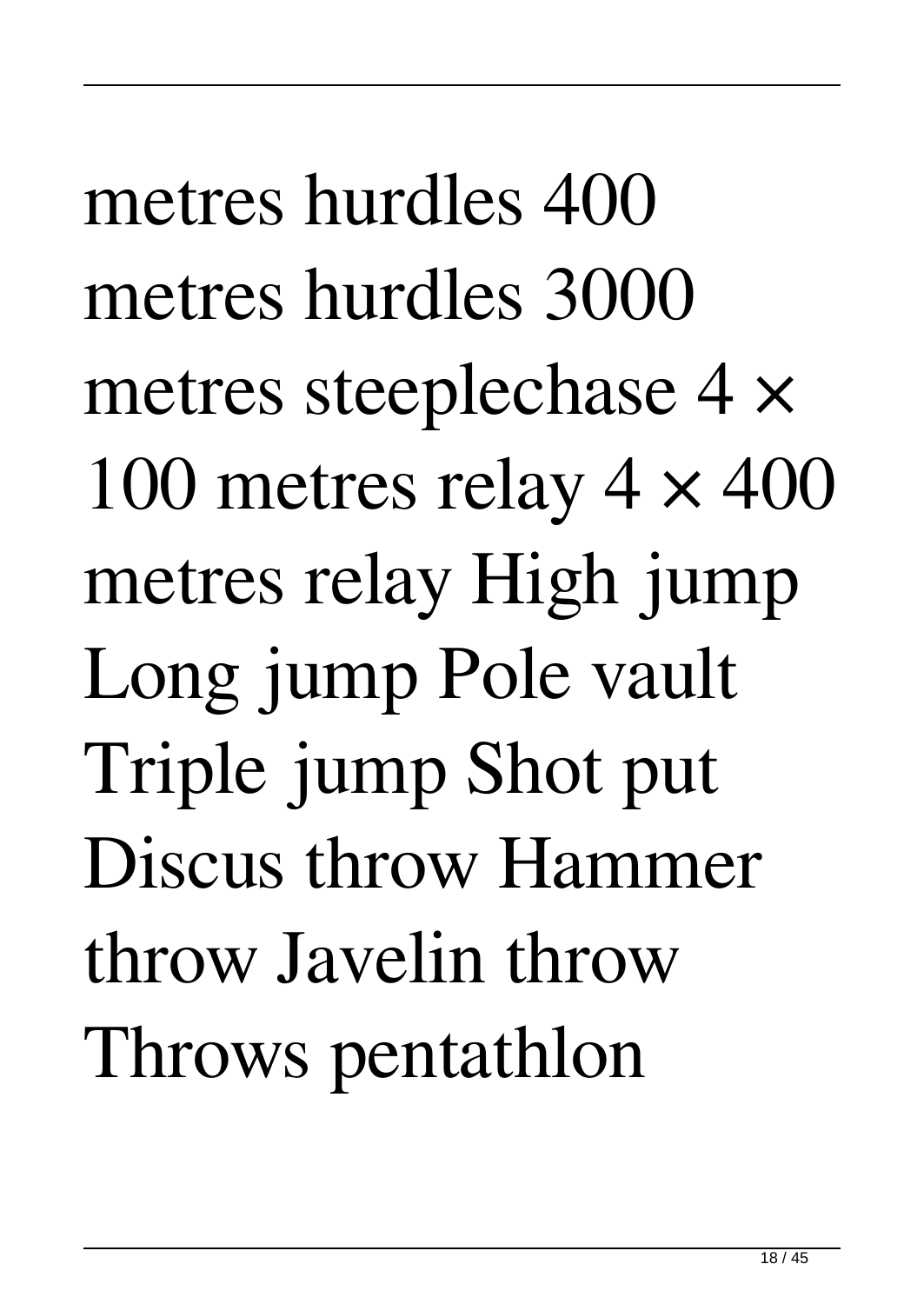Decathlon 1500 metres walk 5000 metres walk 10,000 metres walk Pole vault walk Jumping events Sprint events Middle-distance events Long-distance events Road events Track events Pursuit events Time trial events Dot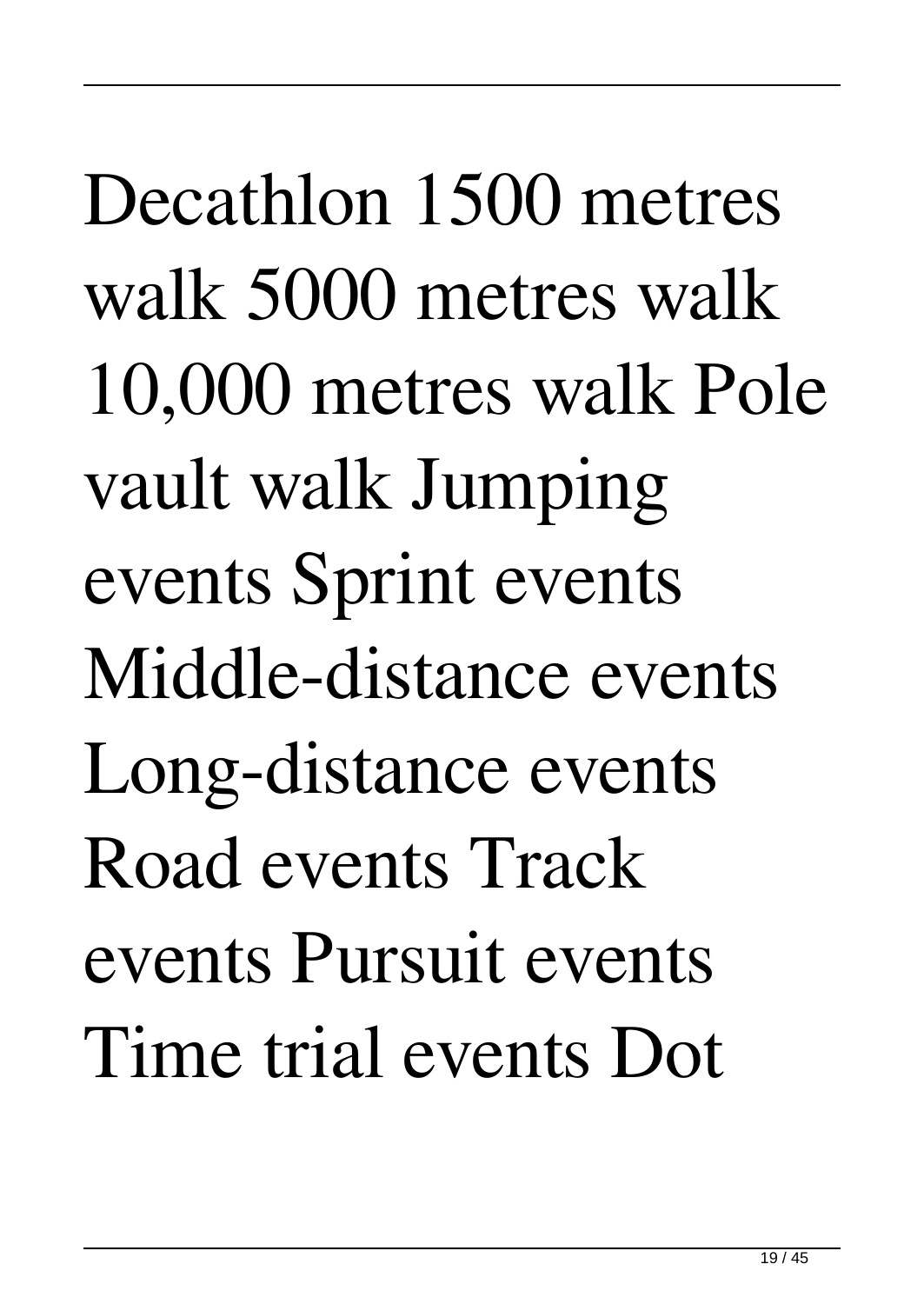events Field events Combined events Medalists Men's Events Multiple Medallists Athletes who have won at least two medals. {| class="wikitable" !colspan=9|Multiple medalists|- !width=100|Rank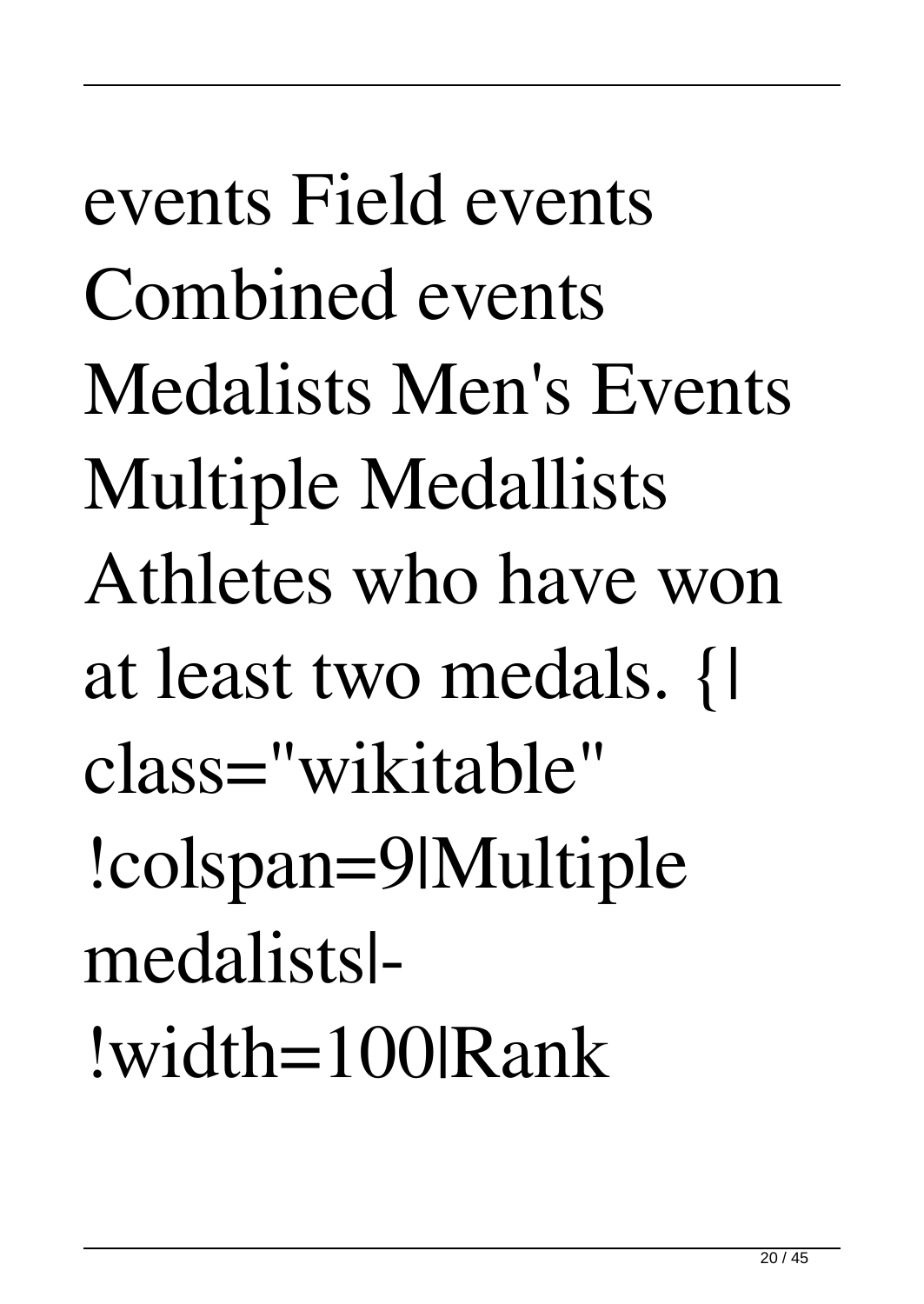#### !width=80 81e310abbf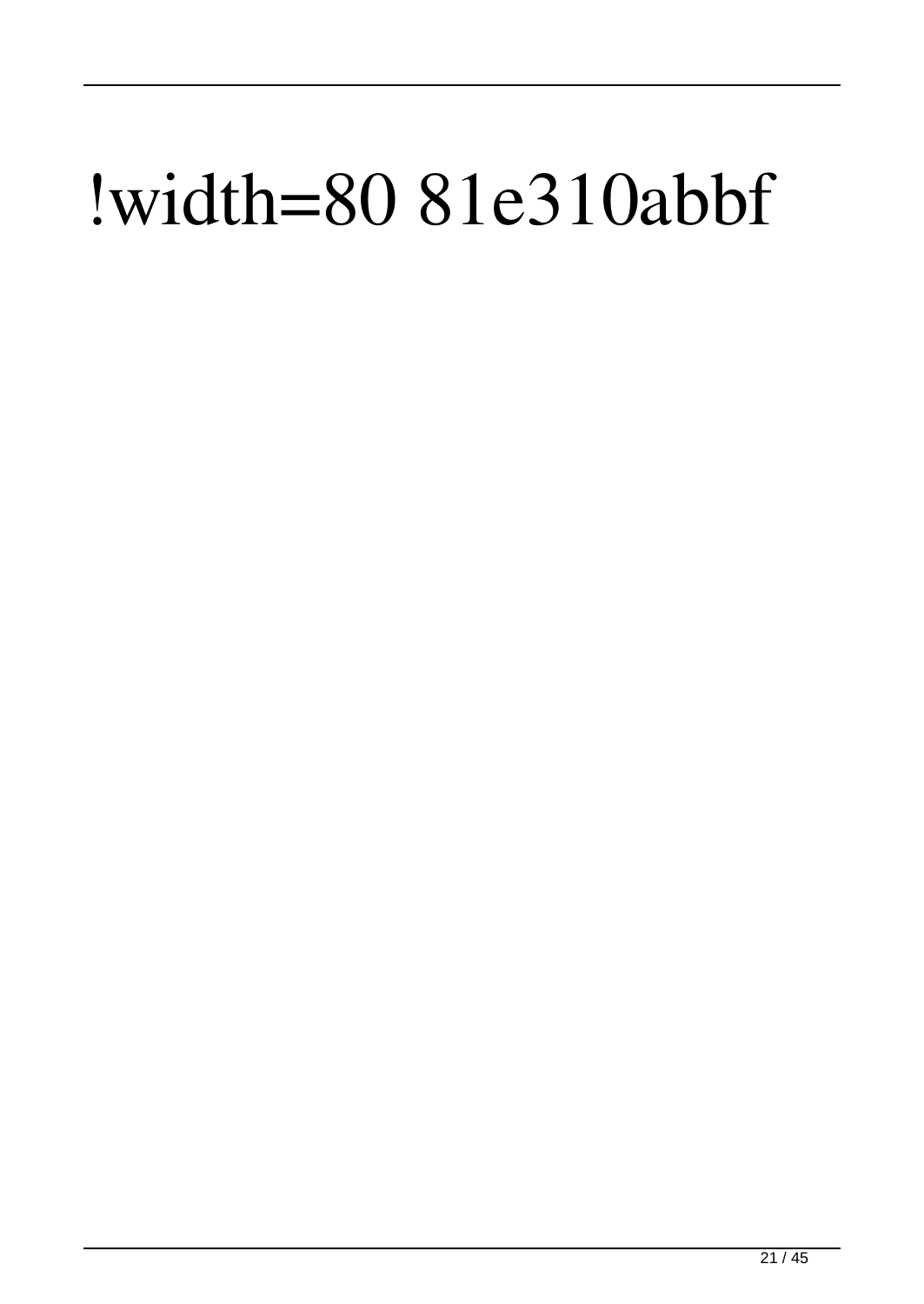**Portable HKTunes Crack + With License Code For Windows 2022 [New]**

Use the Portable HKTunes application to control iTunes using the global hotkeys. It is a simple application that lets you select what you would like to change in iTunes. It has a tray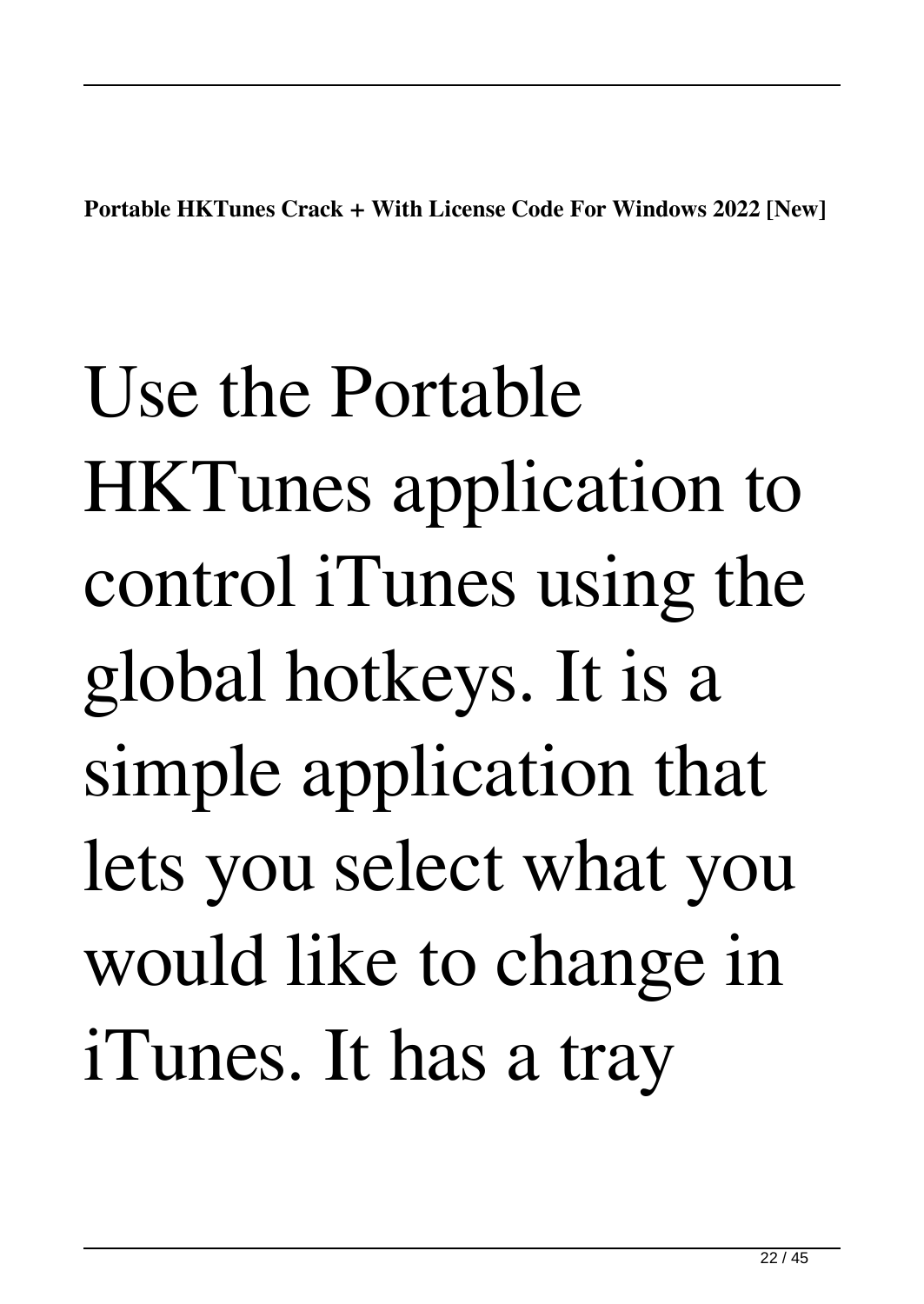menu that lets you select hotkeys for: music volume, song playing and more. Keywords: iTunes, iPod, hotkeys, global hotkeys, control, iPod Control, portable, desktop Description Portable HKTunes application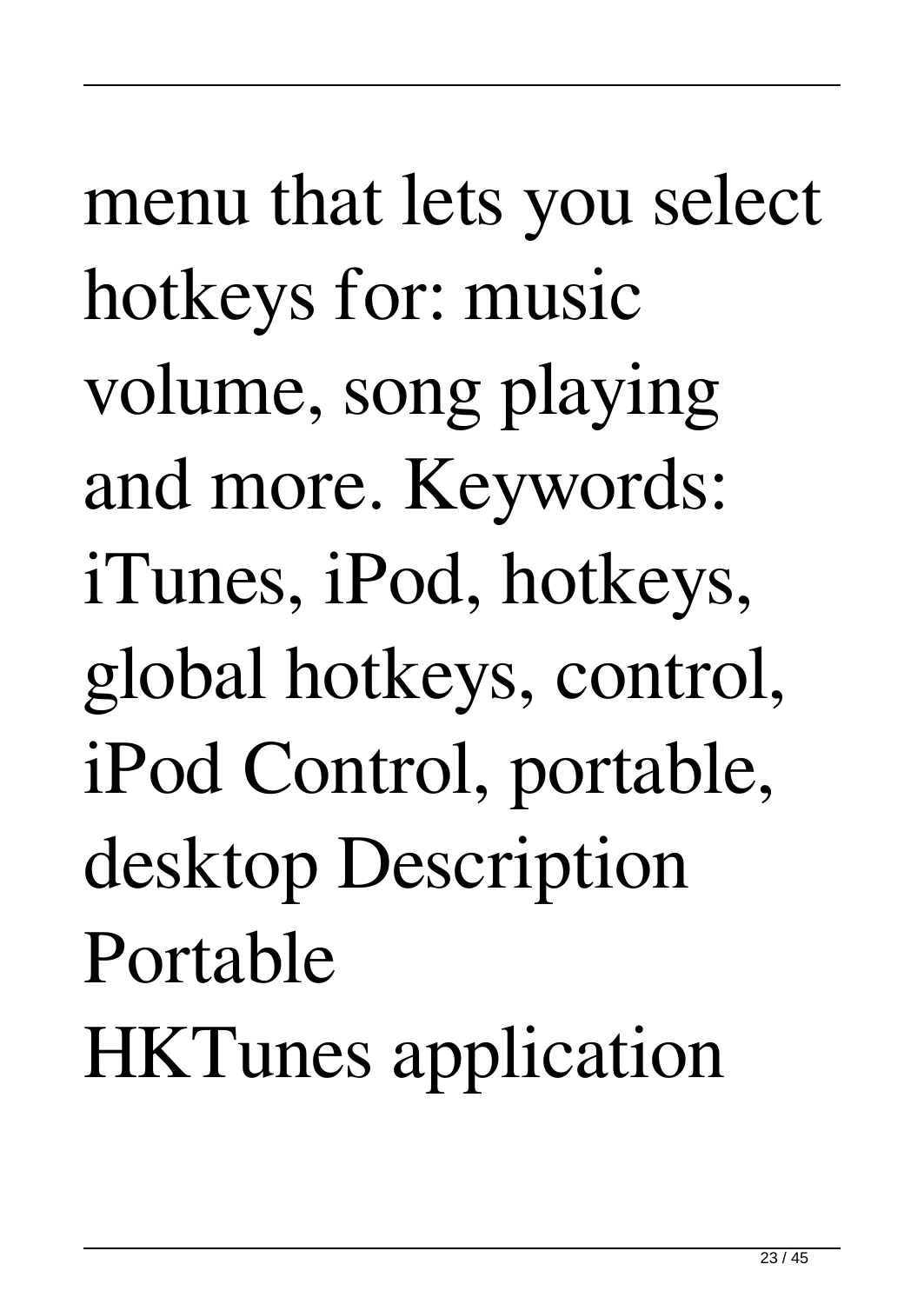was designed to be a small tool that will allow you to control iTunes using global hotkeys. For example, you could change the track and music volume while playing a game. It has a tray menu and a GUI to let you select hotkeys.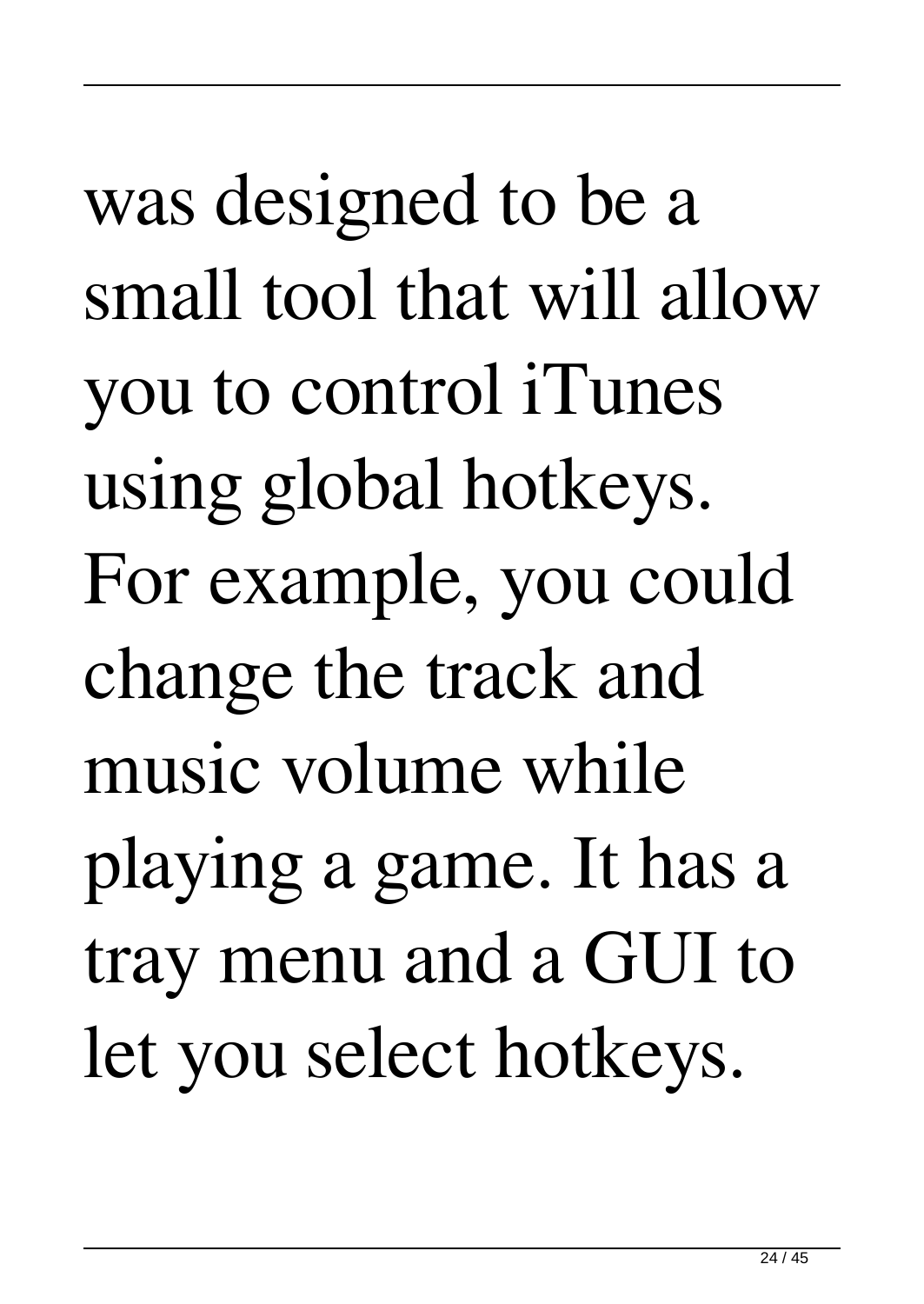Portable HKTunes Description: Use the Portable HKTunes application to control iTunes using the global hotkeys. It is a simple application that lets you select what you would like to change in iTunes. It has a tray menu that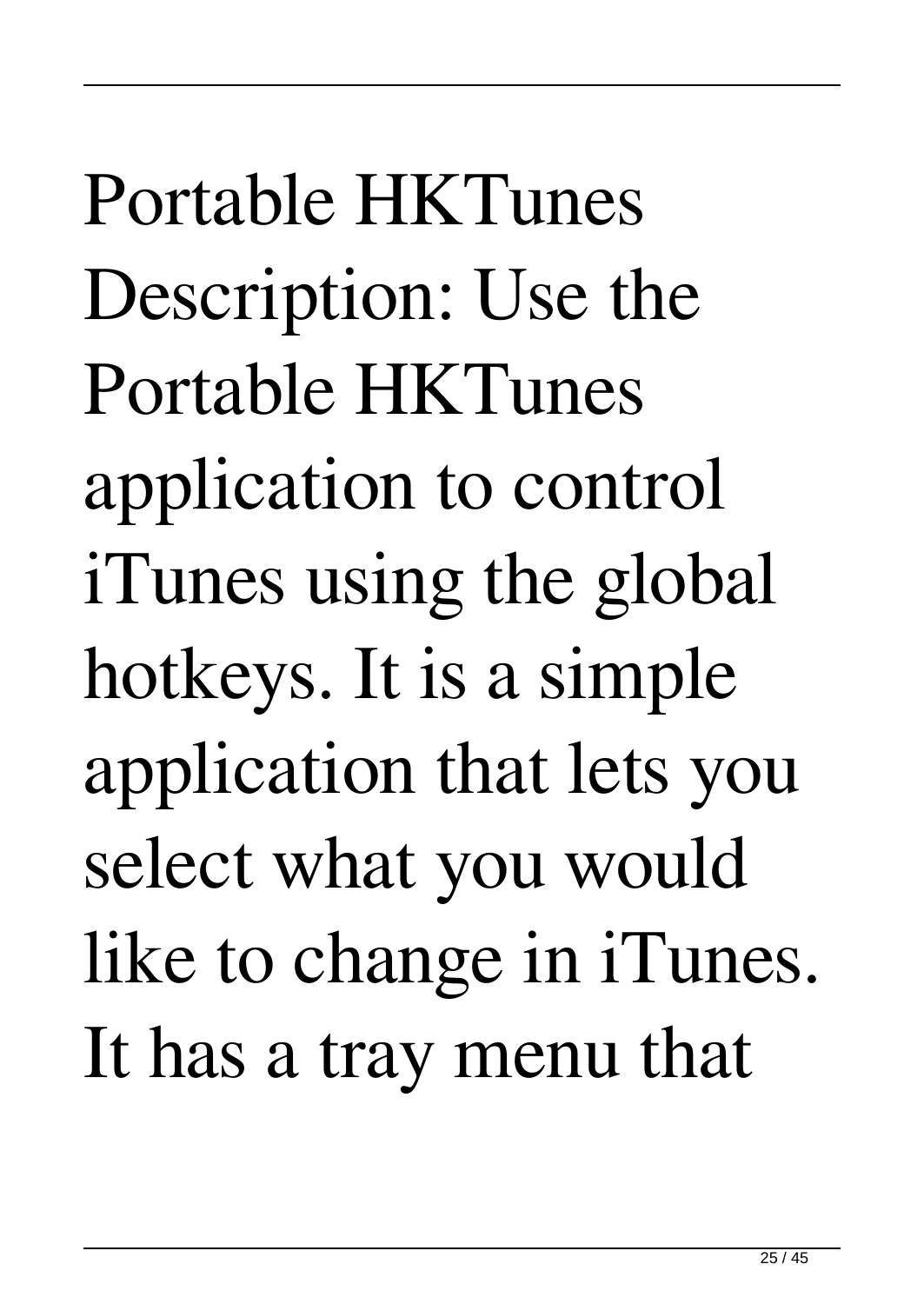lets you select hotkeys for: music volume, song playing and more. Keywords: iTunes, iPod, hotkeys, global hotkeys, control, iPod Control, portable, desktopAvian parainfluenza virus infection in three species of New Zealand birds.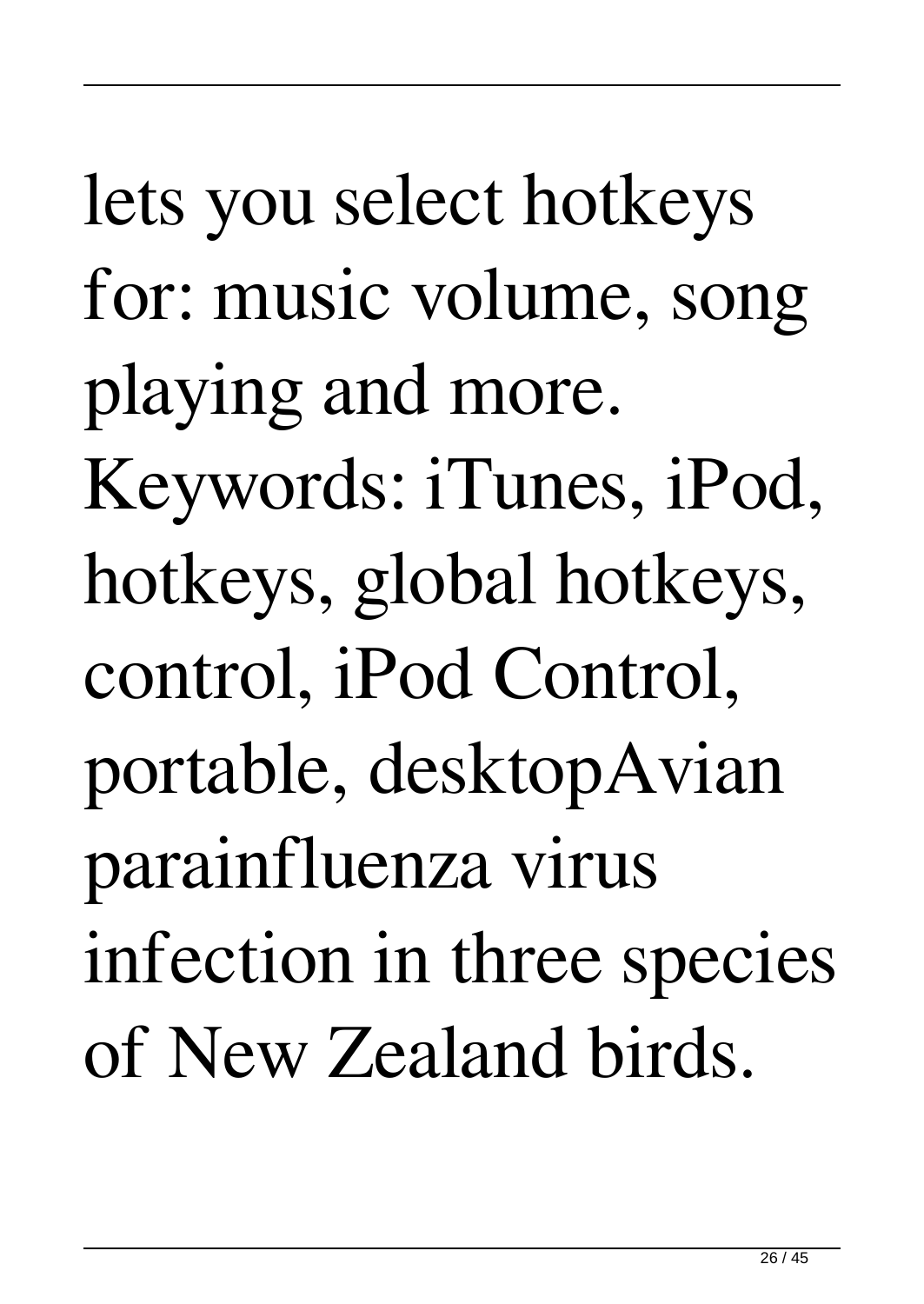Avian parainfluenza virus (AvPIV) infections were found in 15% of 283 mature birds submitted to the Auckland Veterinary School for postmortem examination. AvPIV antigen was detected in the tracheal mucosa of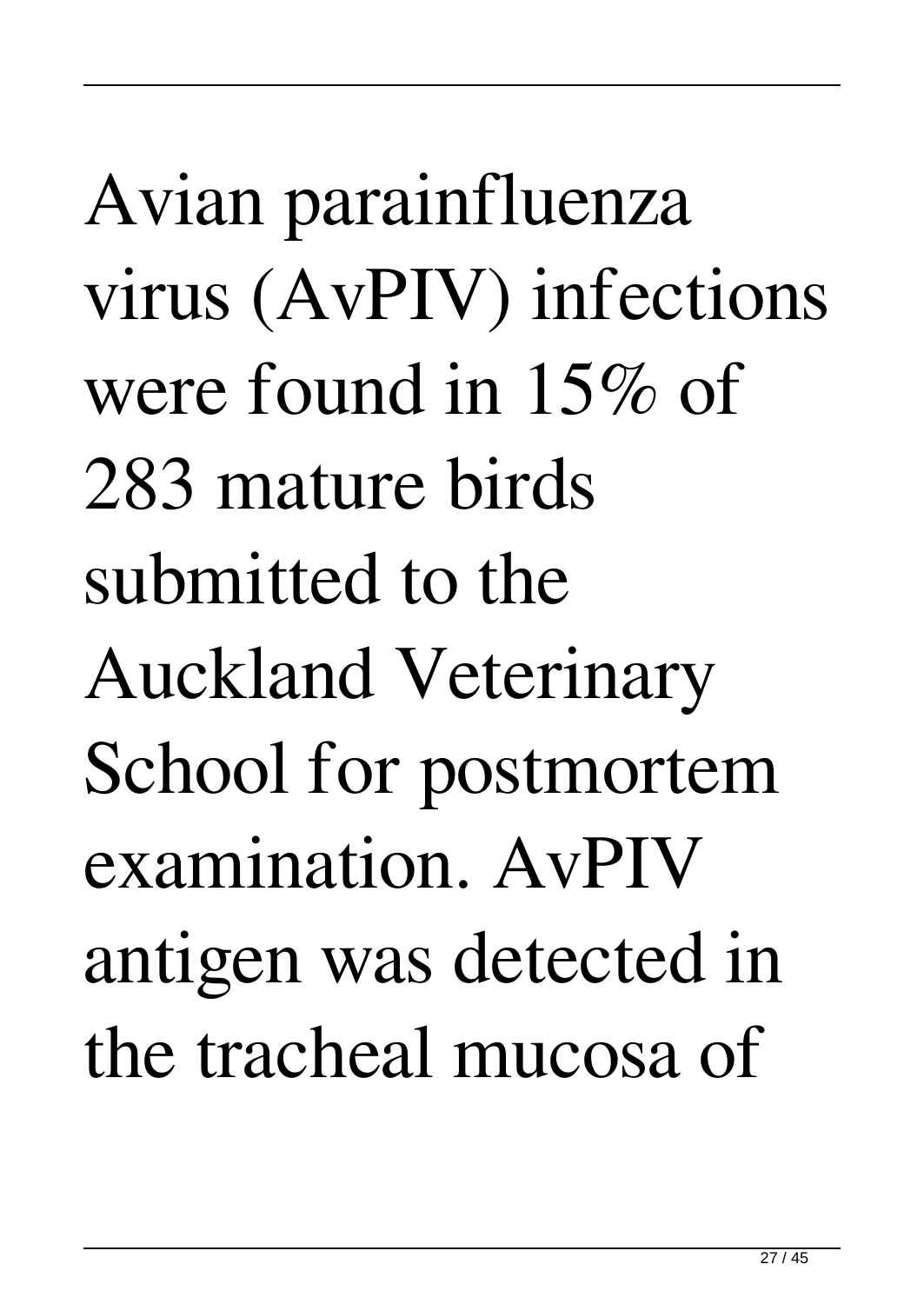30% of 200 chickens examined. AvPIV antigen was found in 12% of 56 cockatiels, 5% of 14 pied storks, and  $4\%$  of 1 bluefronted parrot. Histologically, AvPIV induced mild tracheal ciliostasis, sometimes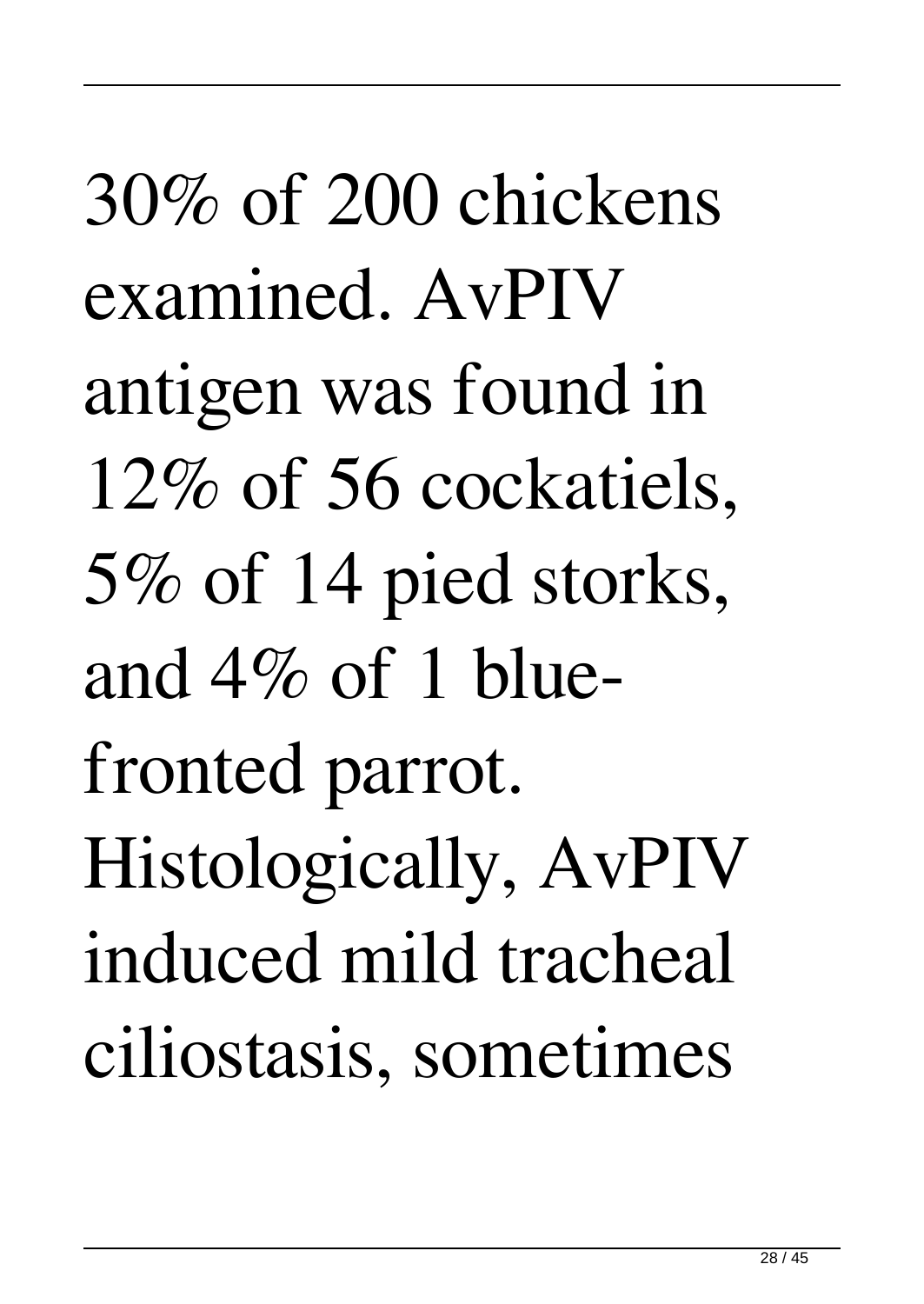accompanied by tracheal mucosal necrosis, and mild inflammation of the tracheal mucosa. AvPIV antigen and histological changes were found in various combinations in all birds examined. AvPIV was isolated from the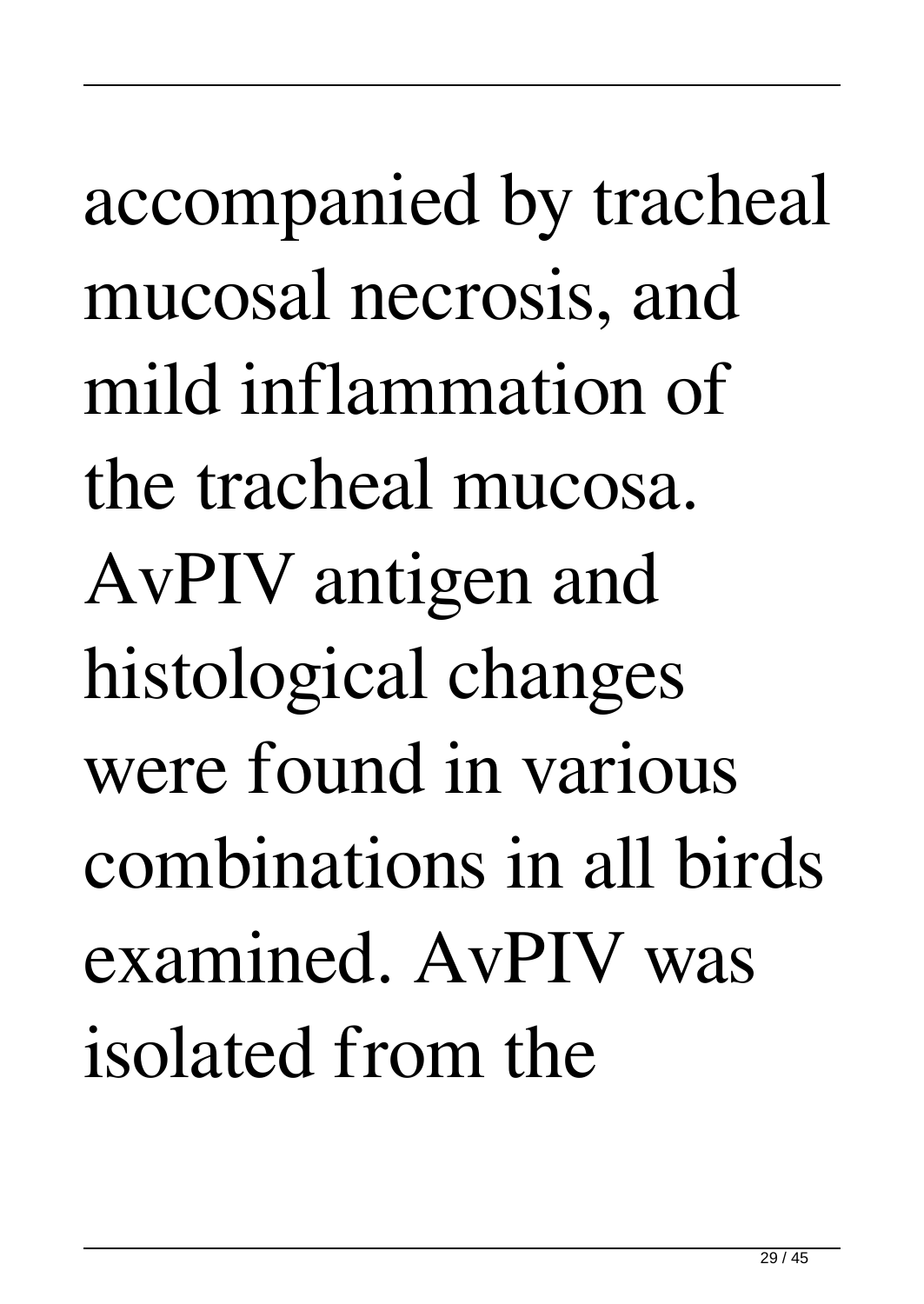tracheas of 10 of 15 birds that showed histological changes. No virus was isolated from the tracheas of birds showing no histological changes.Q: How to create multiple variable ranges for ios app with max and min ranges? i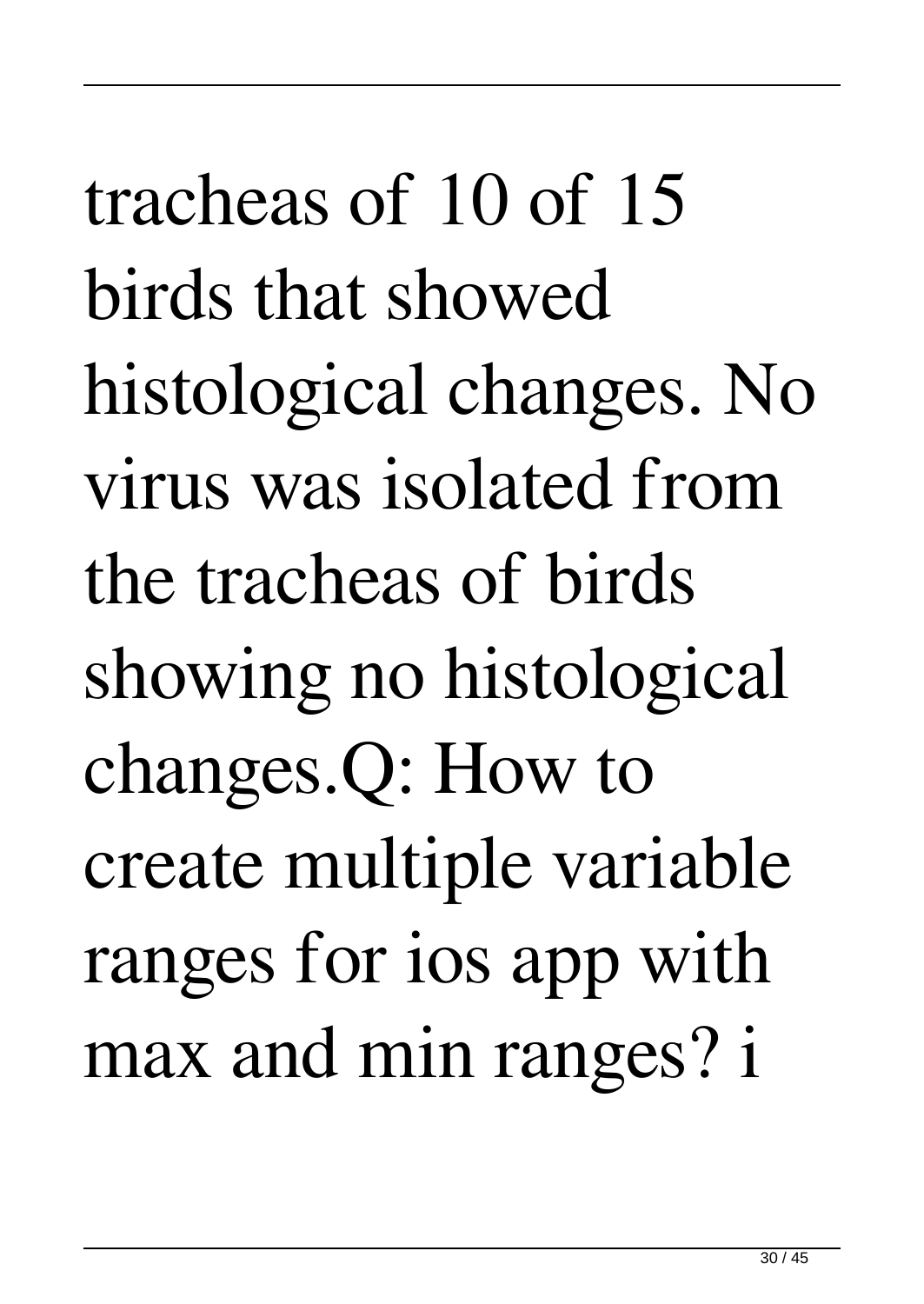am working on an iOS app that uses variable data to create the text of the output. I have created the variable values in the storyboard. The UI looks like this: The input for the variable is continuous from 0 to 100 so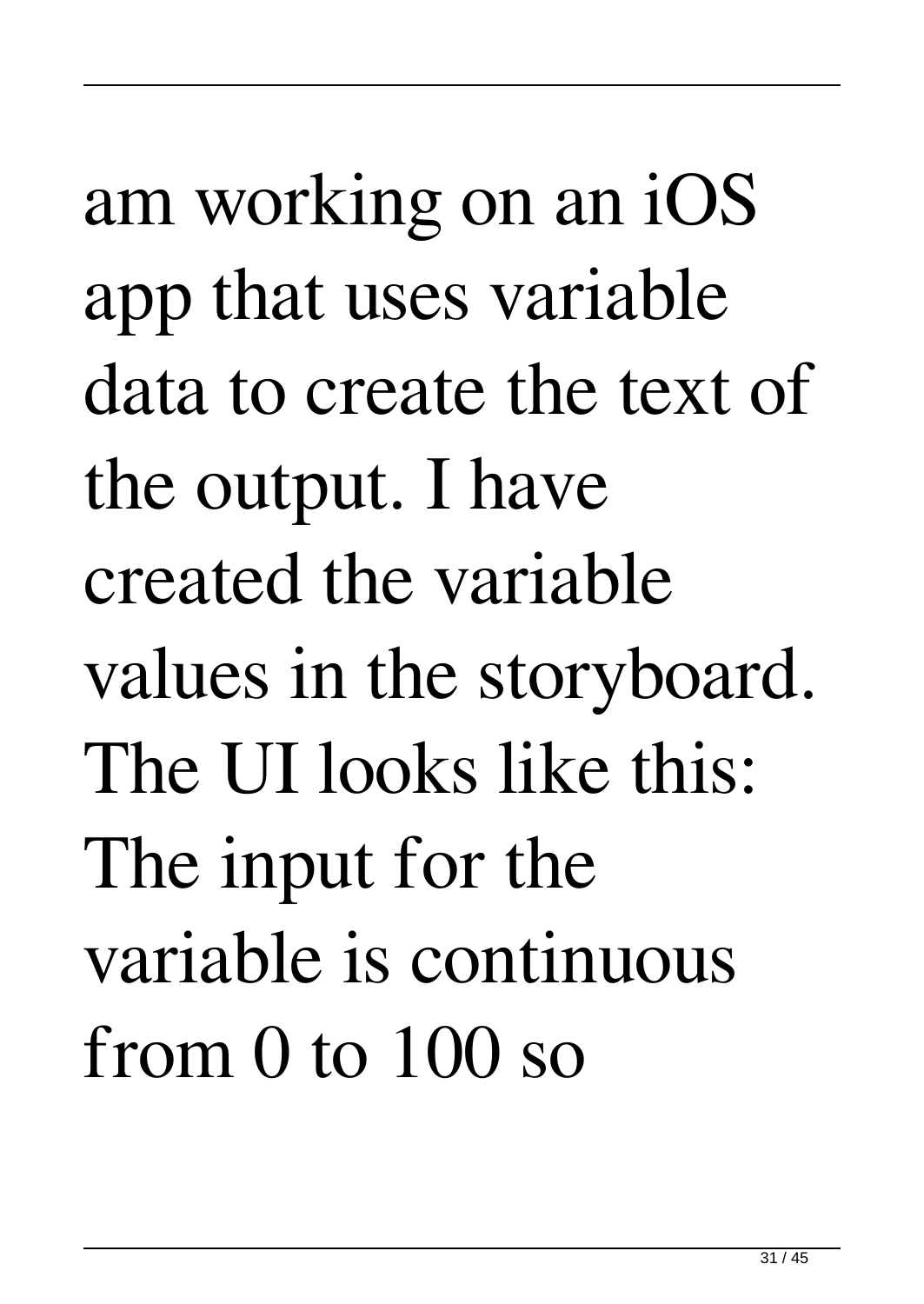# Portable HKTunes is a small tool that allows you to control iTunes using global hotkeys. With these hotkeys you can

play/pause/previous/next track, raise or lower volume or change the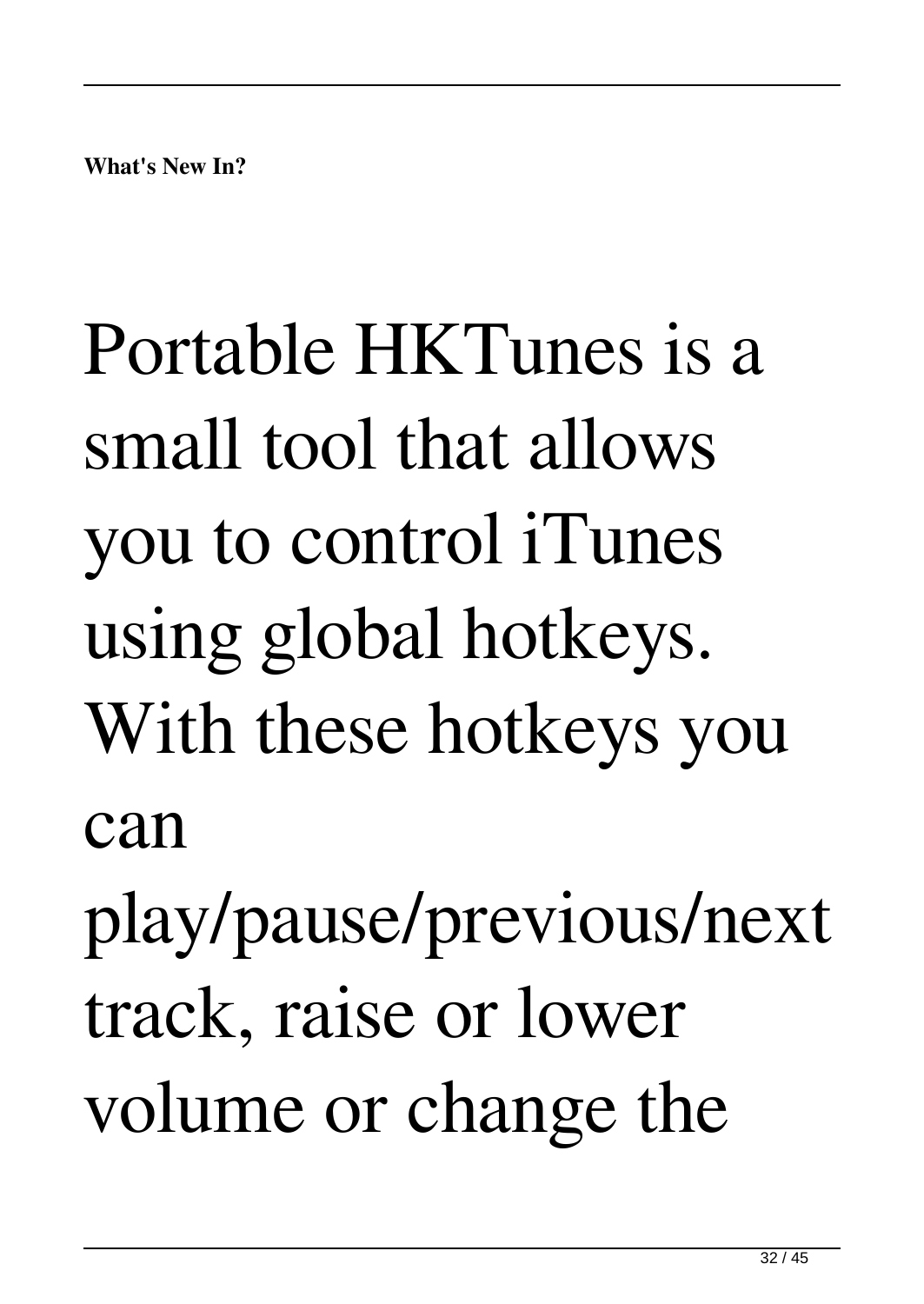volume of your surround sound system. HKTunes is completely free to use and it will run on any Windows XP, Vista, Windows 7 and Windows 8-based computer. In addition to this, you can even use it to control VLC (video-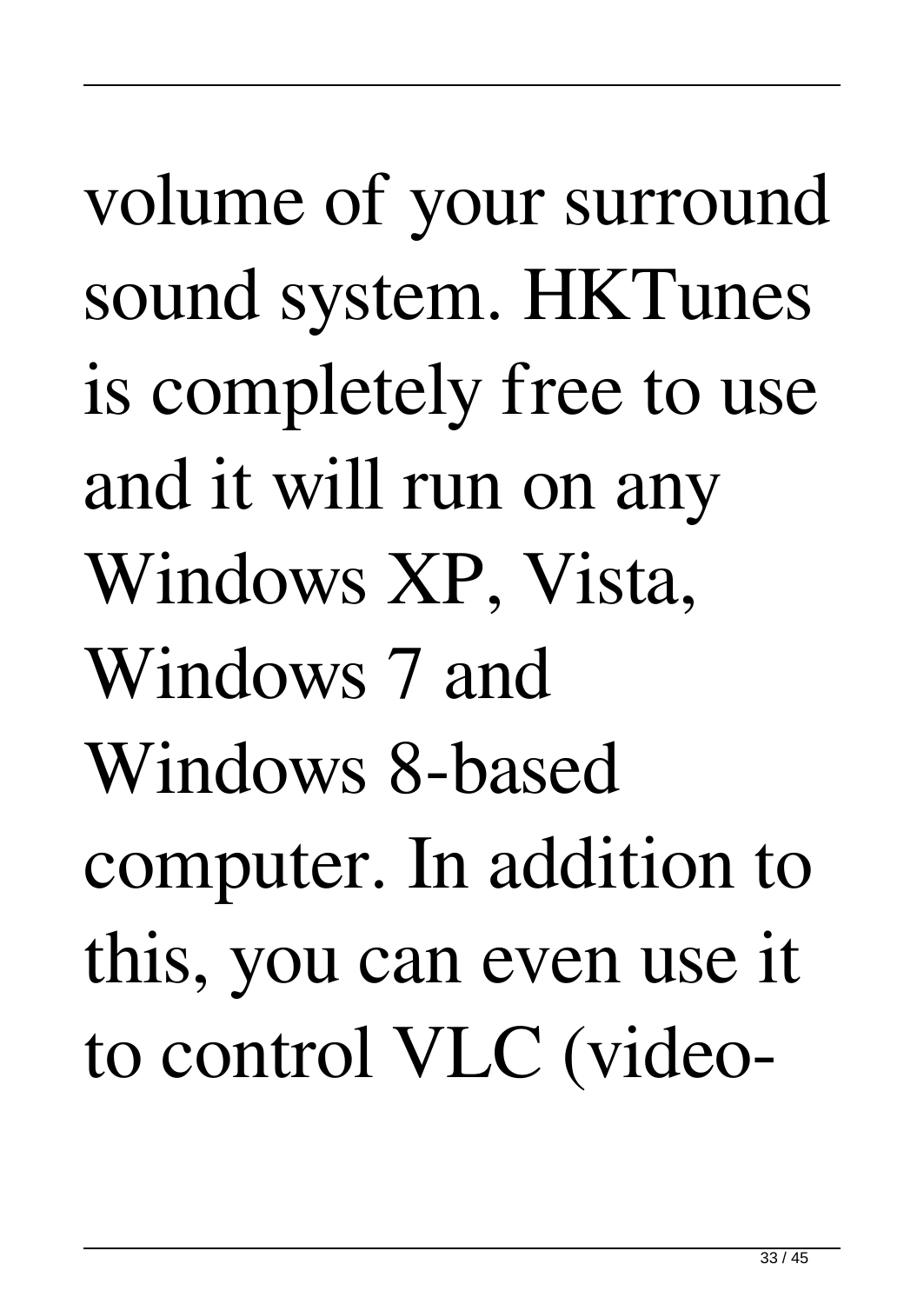player) and Winamp (media player). How to control iTunes with HKTunes One of the best ways to control iTunes using hotkeys is to use HKTunes. It works like a standalone program because it allows you to control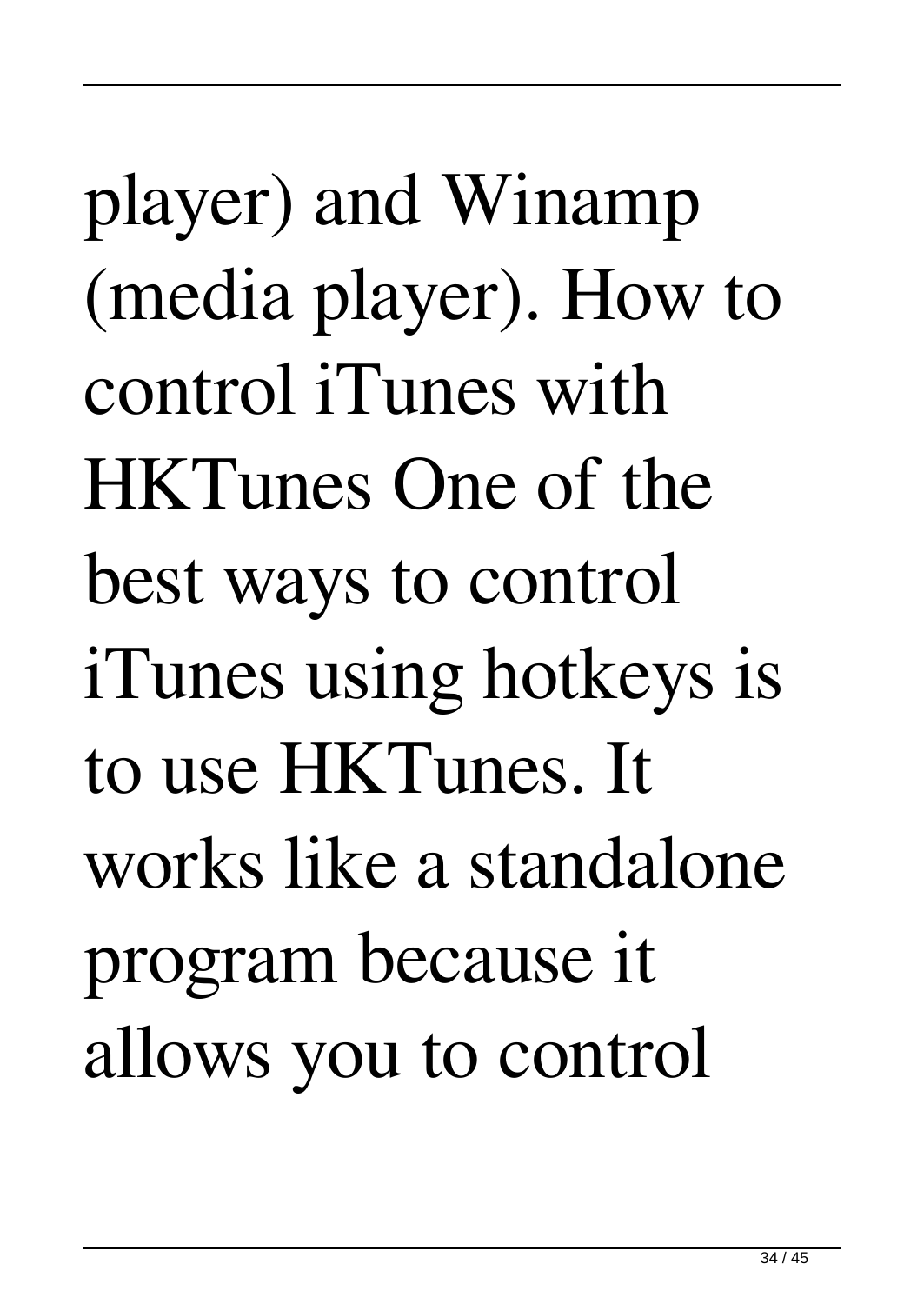iTunes by changing any global hotkey used by iTunes. You can change it in the HKTunes Options panel. You need to press the Escape key (Windows) or the Return key (Windows 8) to open the Options panel. You can also use the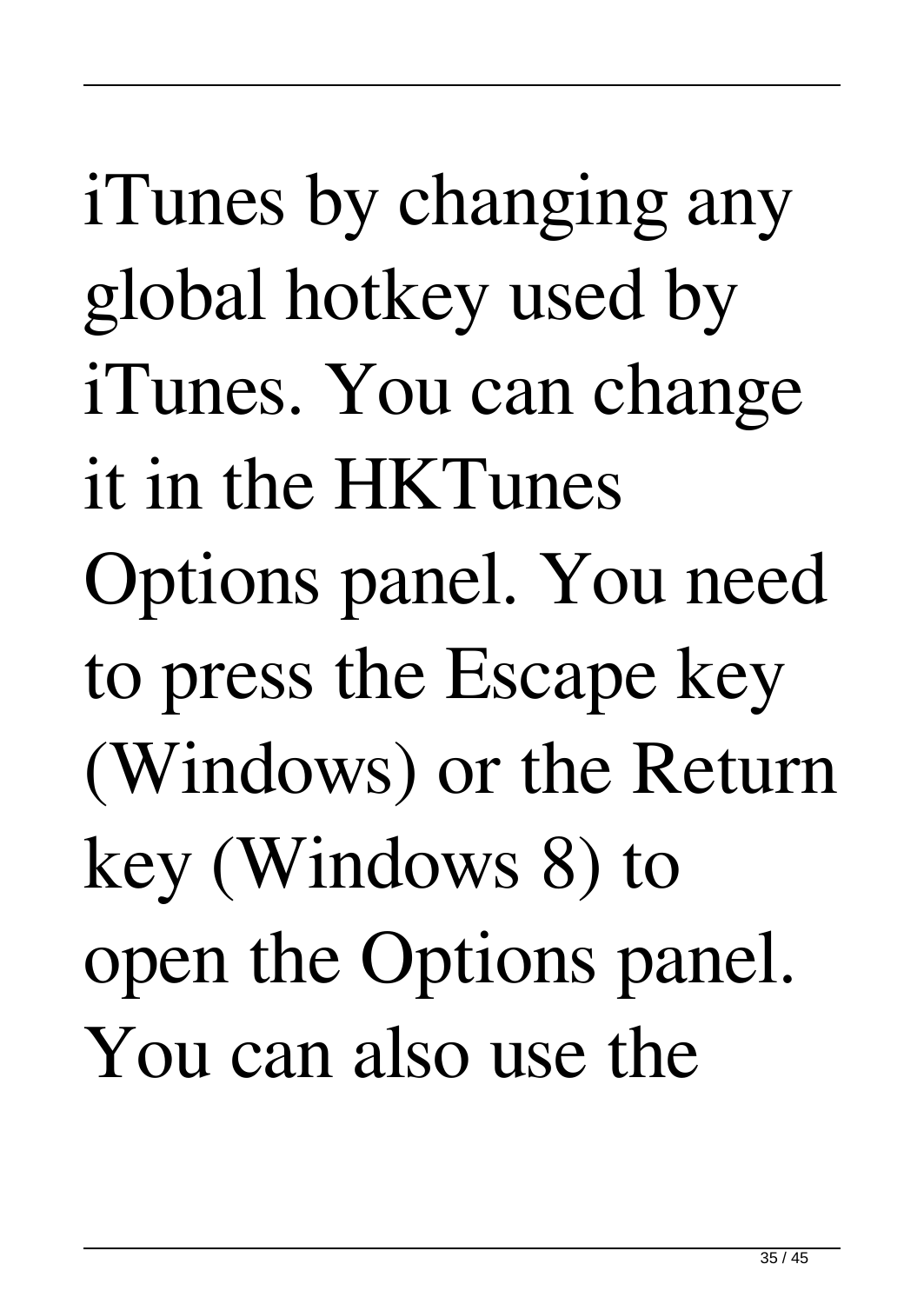Menu button (Windows) or the Application menu (Windows 8) to open the Options panel. The Options panel When you open the Options panel, you will see the main options. You can change the global hotkey used by iTunes and then press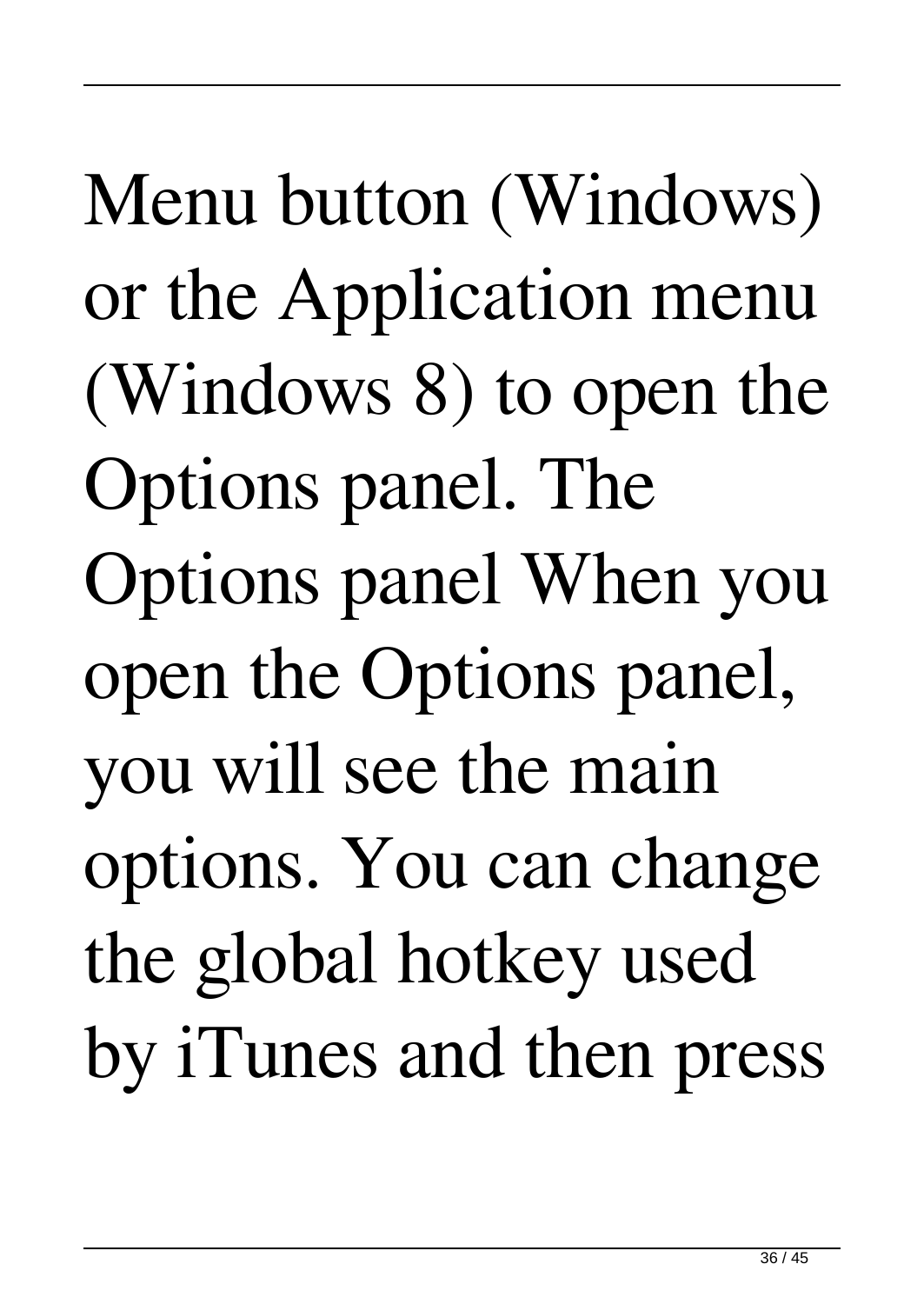the OK button. Here you will see a list with all the hotkeys used by iTunes. Use this hotkey to pause/play, next/previous track, raise/lower volume, or change the volume of your surround sound system. Pause/play or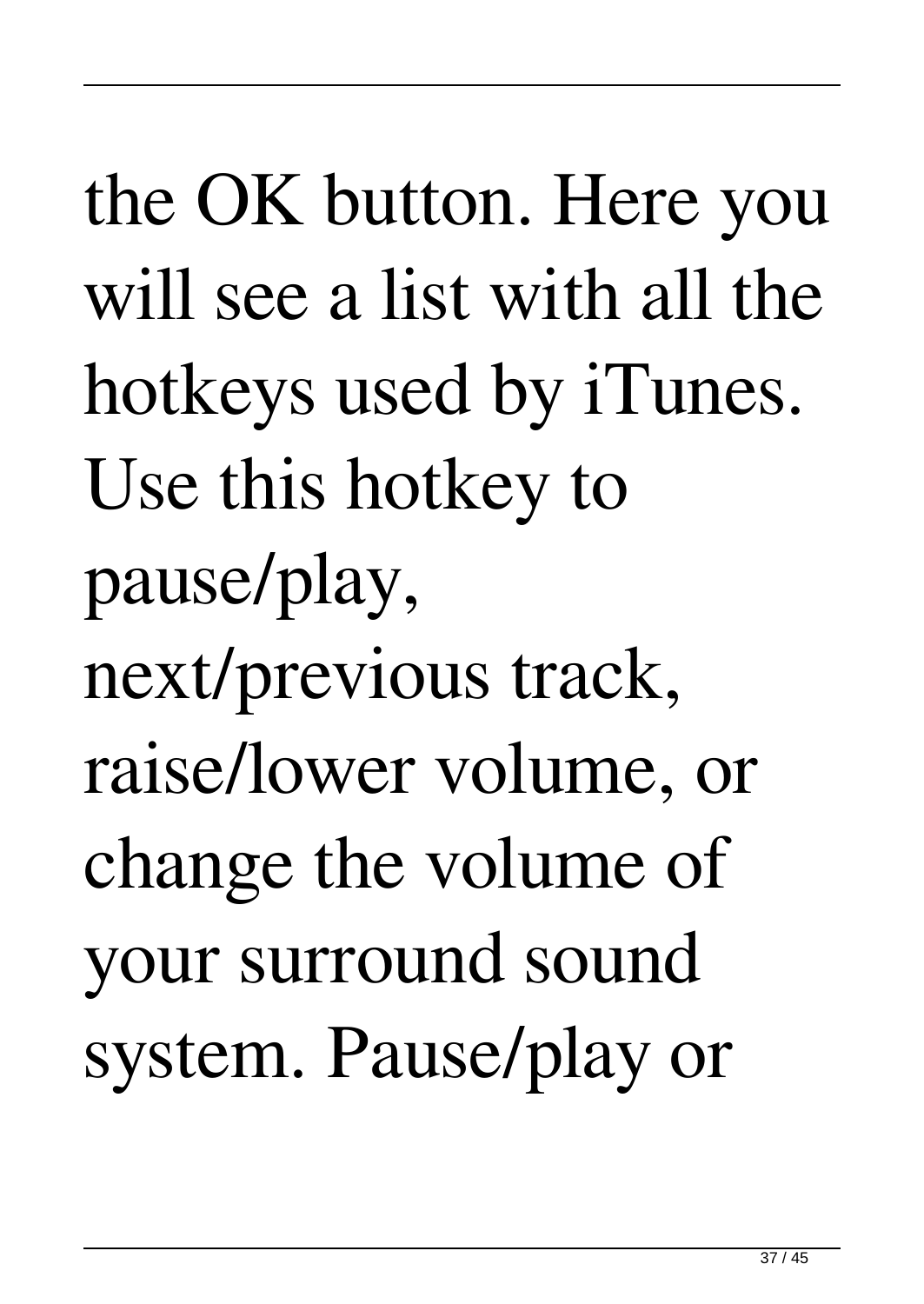next/previous track Press the hotkey you want to use to pause/play the track. If you want to pause/play a specific track, press the hotkey and then choose the specific track from the list. If you want to play a playlist, press the hotkey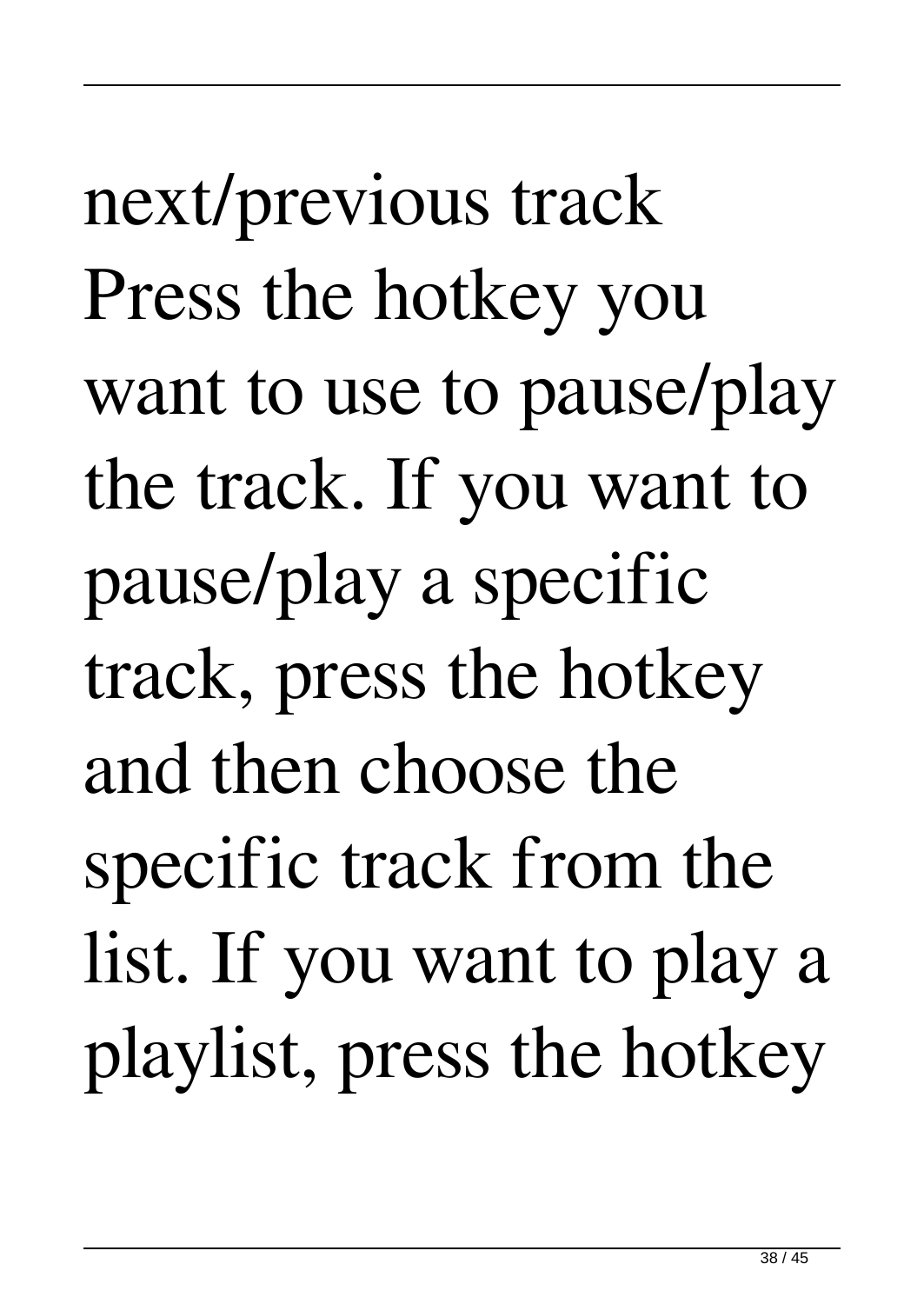and choose the playlist. If you want to start at the beginning or the end of a playlist, press the hotkey and choose 'Playlist' from the list. Raise/lower volume Press the hotkey you want to use to raise or lower the volume. For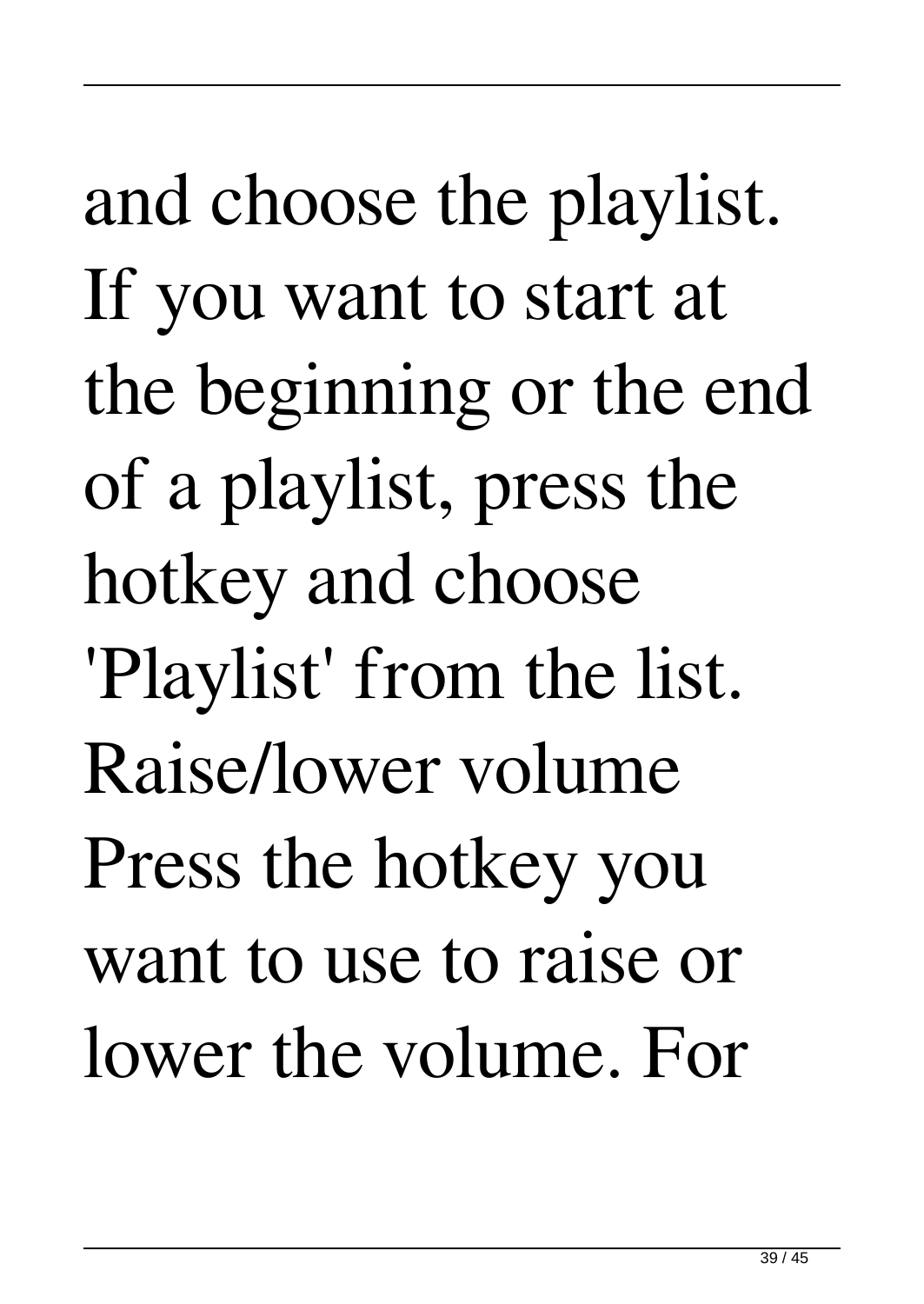example, to raise the volume of a track, press the hotkey you want to use and then select 'Volume' from the list. Change volume Press the hotkey you want to use to change the volume of your surround sound system. For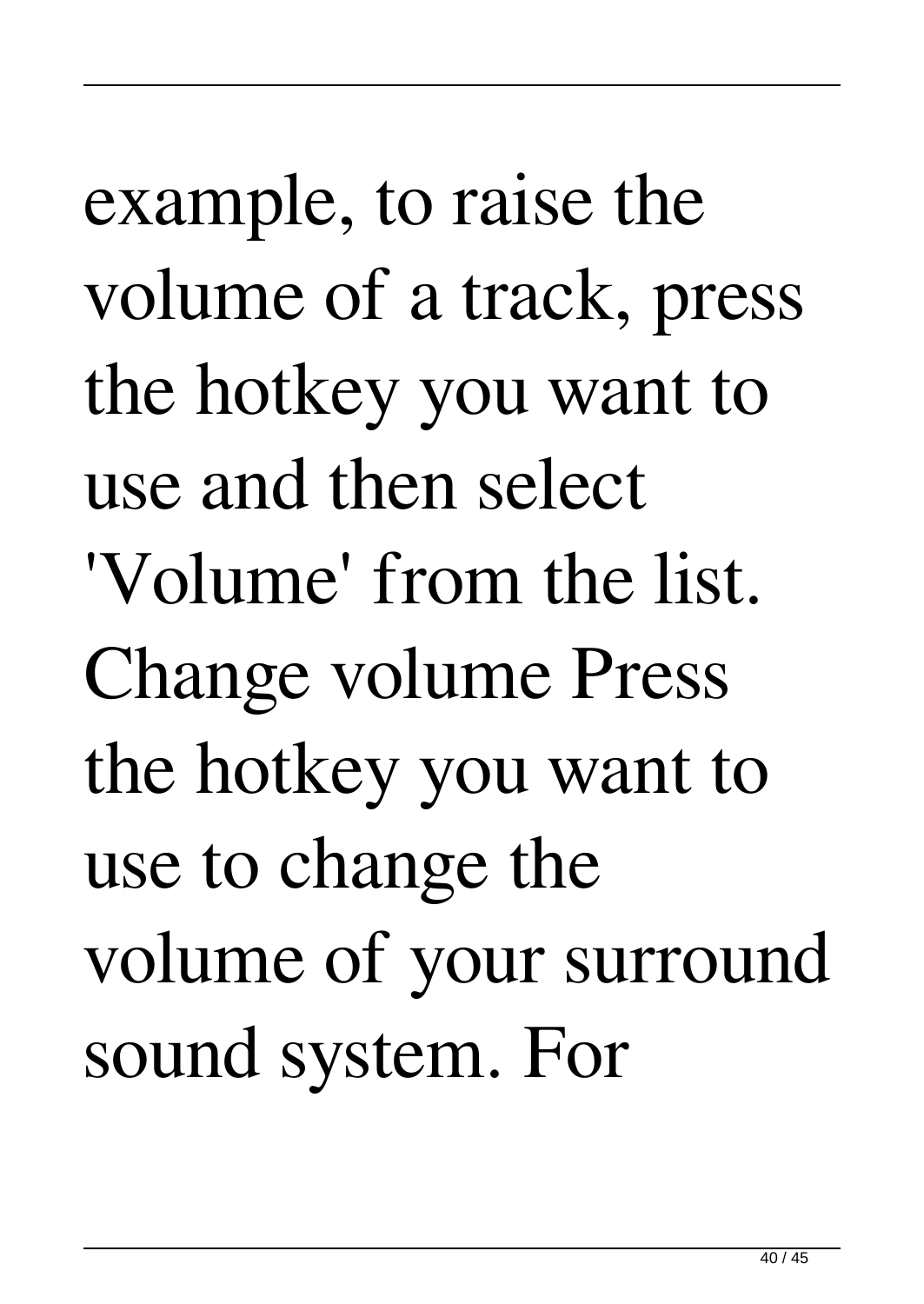example, press the hotkey you want to use and then choose 'Volume' from the list. Playlists If you use a playlist, press the hotkey you want to use and choose 'Playlist' from the list. If you are using a playlist, press the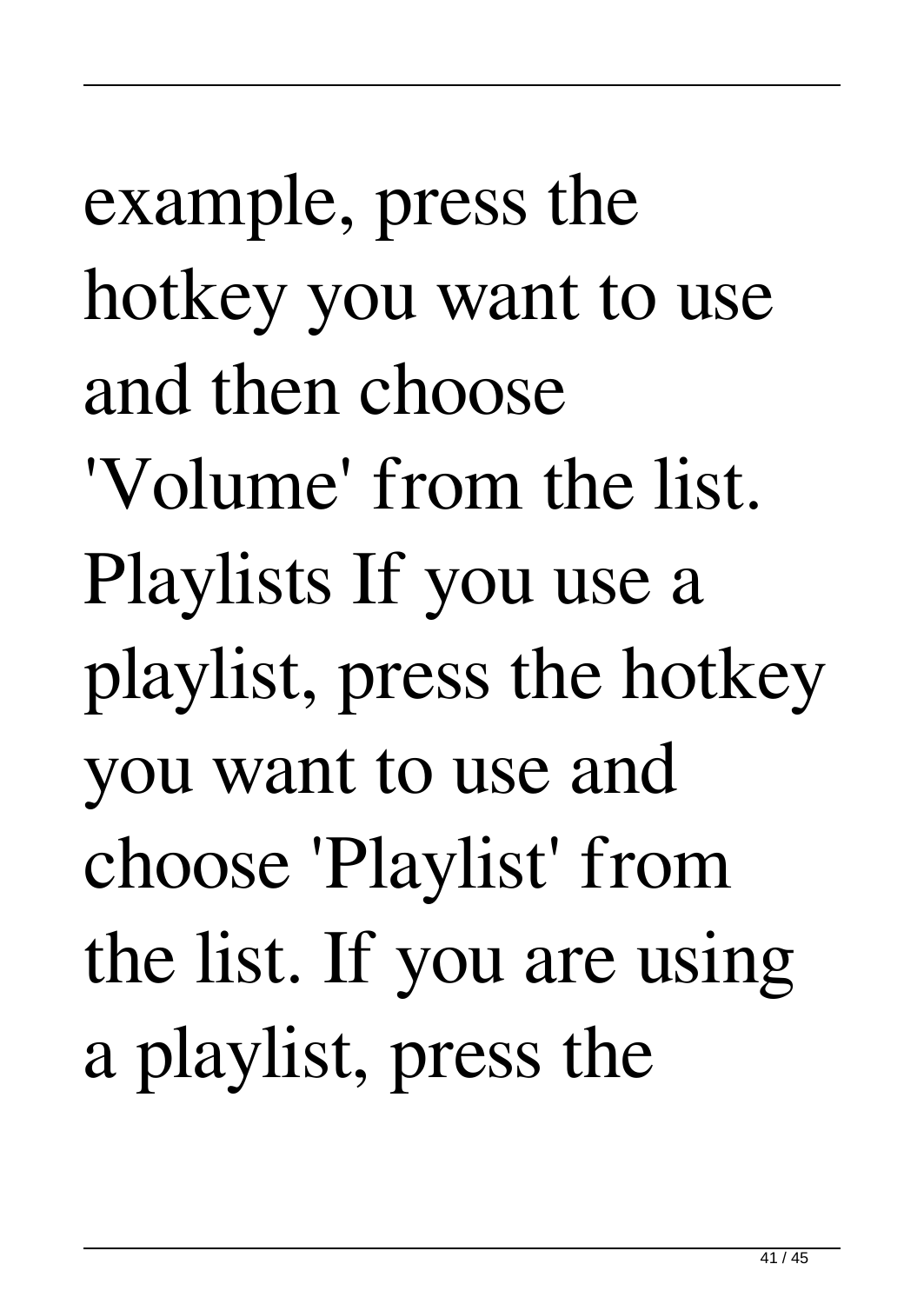## hotkey you want to use and then choose the playlist from the list. iTunes If you are using iTunes, press the hotkey you want to use and then choose 'iTunes' from the list. V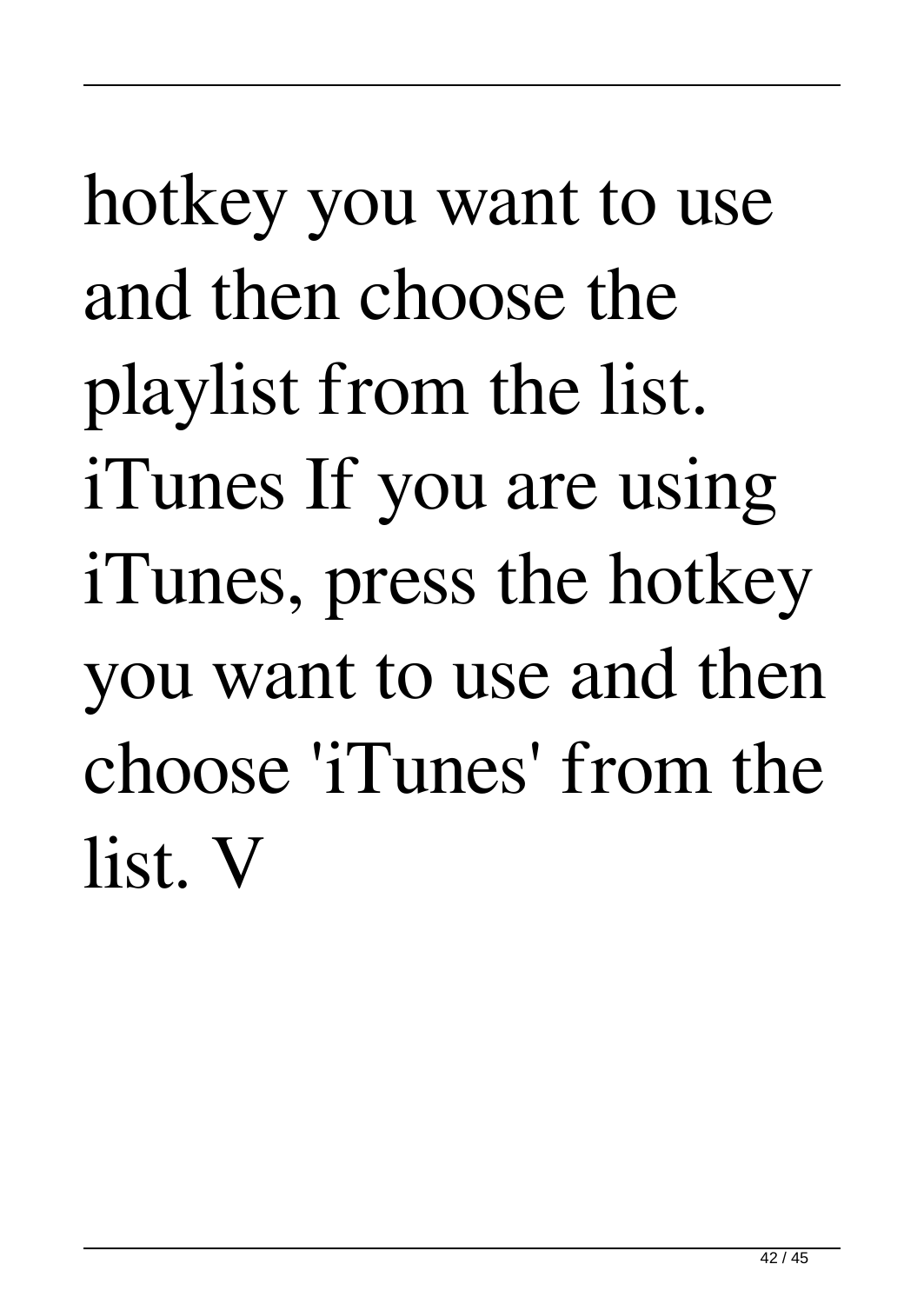**System Requirements For Portable HKTunes:**

# OS: Windows 10, Windows 8.1, Windows 7, Windows Vista Windows 10, Windows 8.1, Windows 7, Windows Vista Processor: 2 GHz processor or faster with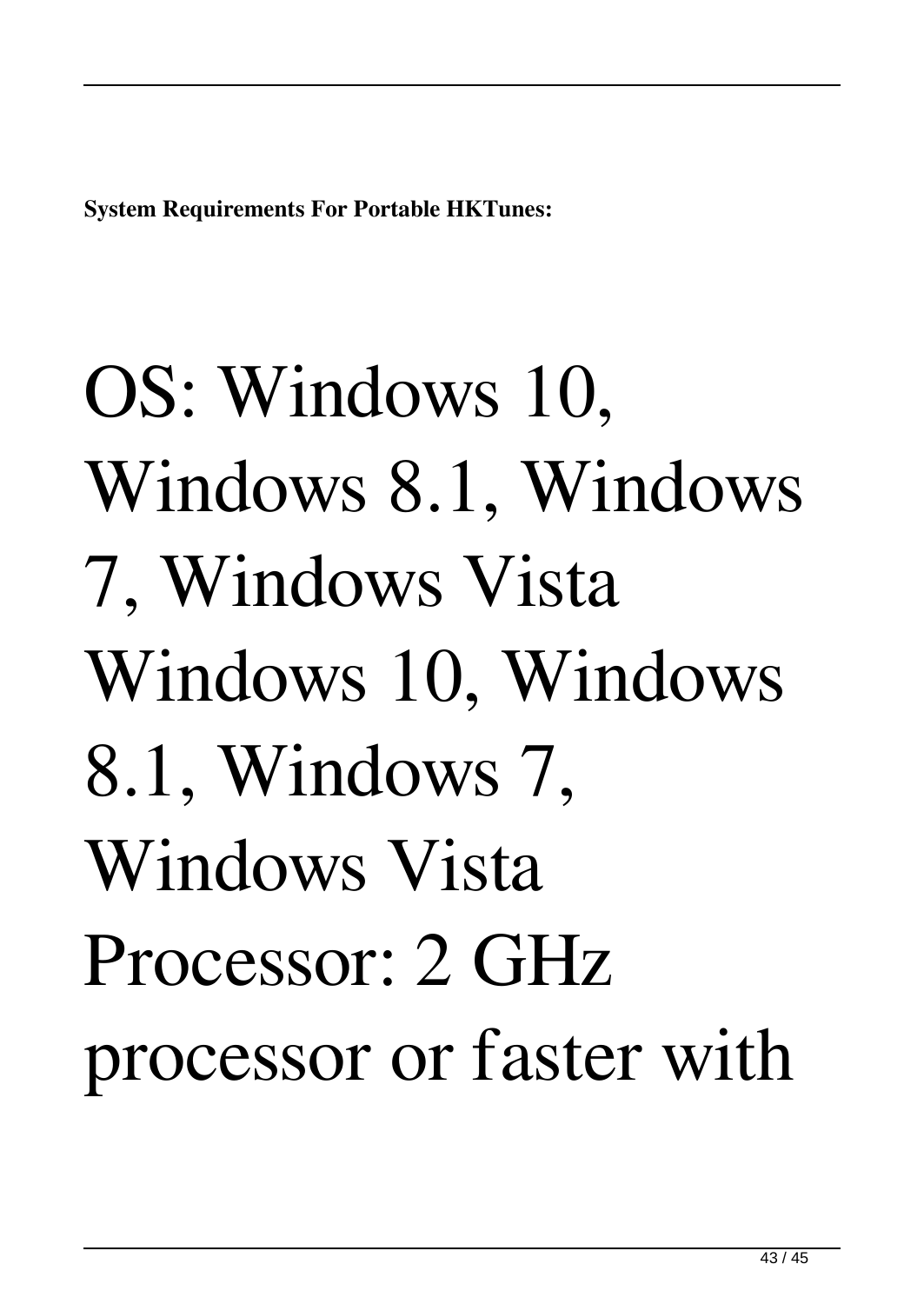2 GB RAM 2 GHz processor or faster with 2 GB RAM Graphics: 16.0 GB of free space on hard disk 16.0 GB of free space on hard disk DirectX: Version 9.0c compatible graphics card Version 9.0c compatible graphics